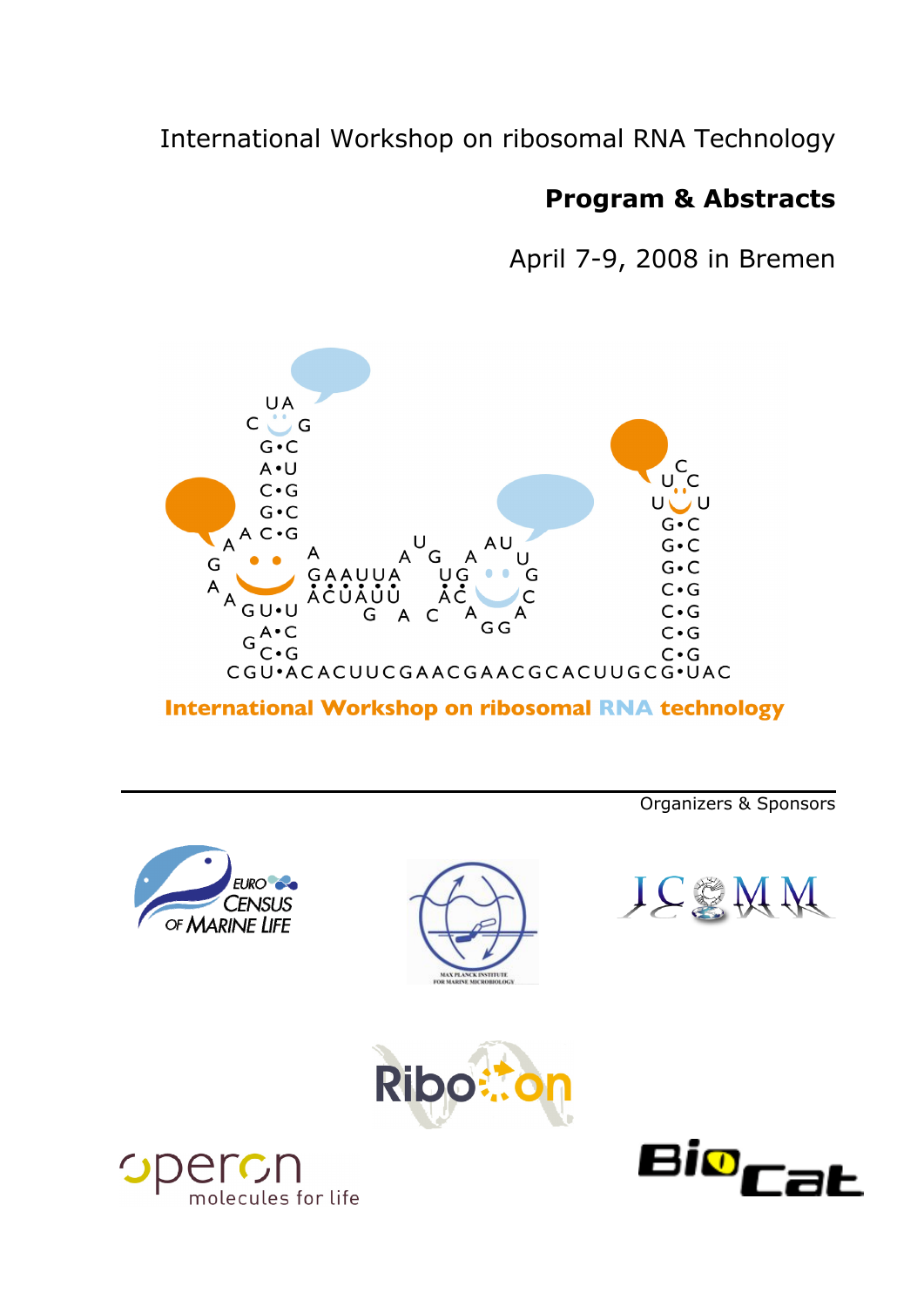

www.ribocon.com

Bioinformatics & Molecular Diagnostics

# **Professional Services & Products for Scientists and Industry**

Ribosomal RNA datasets rRNA Alignment Classification and Identification In-depth phylogenetic Analysis Publication-quality Trees (Meta-)Genome Analysis Preconfigured Hardware Professional Training



**Ribocon GmbH**  Fahrenheitstr. 1 28359 Bremen Germany

**www.ribocon.com**  contact@ribocon.com

Phone: +49 421 2487053 Fax: +49 421 2208150



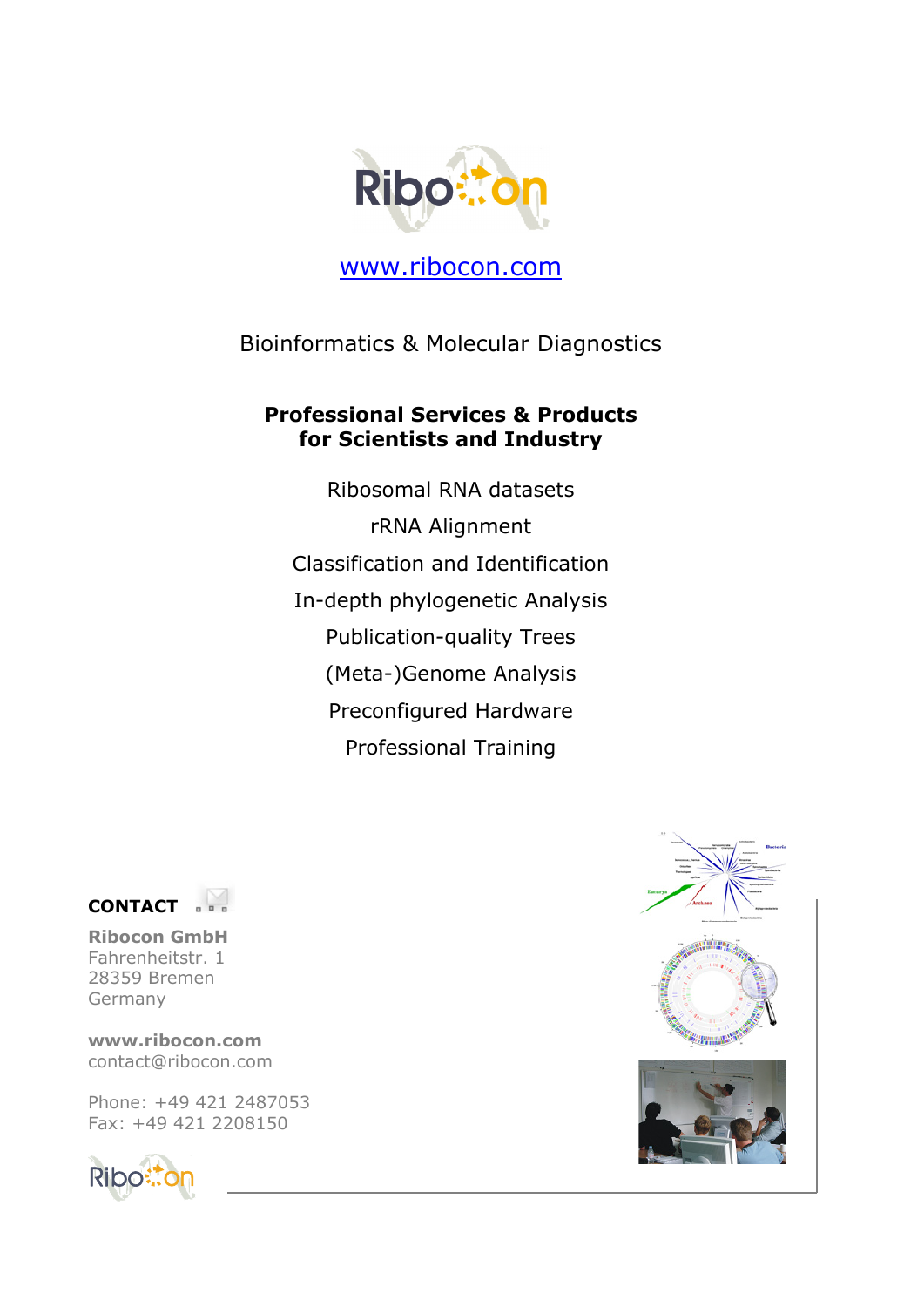# **Welcome to the International Workshop on ribosomal RNA technology in Bremen**

First of all we would like to welcome you to the Max Planck Institute for Marine Microbiology in Bremen and wish you a pleasant stay and many fruitful discussions.

Thirty years have passed since Carl Woese suggested three primary kingdoms based on the phylogenetic analysis of the ribosomal RNA genes. Despite ongoing discussions about the validity of the concept, the introduction of the ribosomal RNA as a universal molecular marker has influenced the self conception of microbiology to its roots. Adopted by many researchers worldwide the ribosomal RNA has become the "gold-standard" for molecular taxonomy, diversity analysis and the identification of microorganisms. The more than 600,000 rRNA sequences in the public databases constitute an unprecedented hallmark of the richness of microbial biodiversity on earth. Nevertheless, from the ongoing genomic and metagenomic studies it is evident that we might have seen only the tip of the iceberg so far.

It is now time to sum up the current status and think about how to best proceed with this rich harvest from a technological and biological point of view. Central points that will be addressed by the conference are:

- 1. What kind of technology is needed to help biologists to deal with the deluge of data?
- 2. Which kinds and quality of data can be expected that need to be organized, stored and analysed?
- 3. How can the rRNA help to answer burning questions in biology?

To move on with these issues **26 experts from Europe and the US** will talk about the burning topics in the field of rRNA technology. The conference is intended to **cross boundaries** by bringing together computer scientists, bioinformaticians, geologists, statisticians and biologists to finally find new approaches that help to answer the big questions **"Who is out there?"** and **"What are they doing?".**

# **Again a warm welcome from the organisation committee**

Frank Oliver Glöckner, MPI-Bremen, Linda Amaral-Zettler, ICoMM, Wolfgang Ludwig, TU München, Jörg Peplies, Ribocon GmbH, Bernhard Fuchs, MPI-Bremen, Alban Ramette, MPI-Bremen and our helping hands: Anke Lindström, Algrid Hillmer and Sandra Nowak

More information about the speakers and program can be found at www.arb-silva.de

Bremen, 24 March 2008 rev. 8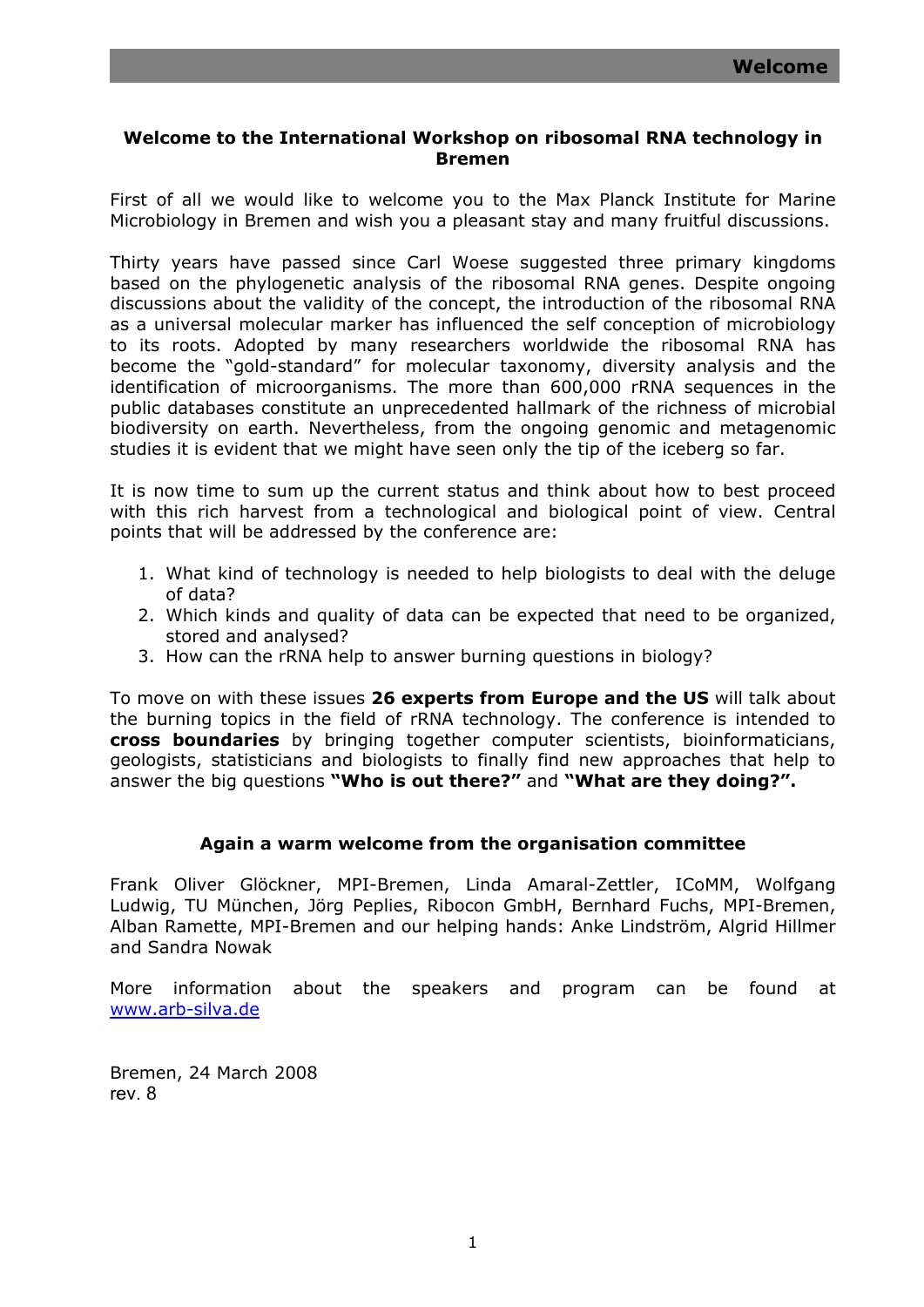# **Welcome to the International Workshop on ribosomal RNA technology in Bremen, April 07 to 09, 2008**

We would like to welcome you to the BITZ-Bremen and the Max Planck Institute for Marine Microbiology in Bremen and wish you a pleasant and enlightening stay.

# **How to find us:**

The BITZ-Bremen (workshop sessions) and the Max Planck Institute (welcome dinner) are located on the campus of the University Bremen which is also called the "Technologiepark". You can easily reach us by tram or taxi from the international airport Bremen or from the main train station. More information – see appendix.

The **addresses** are:

#### **BITZ-Bremen**

Fahrenheitstrasse 1 28359 Bremen

and

#### **Max Planck Institute for Marine Microbiology** Celsiusstrasse 1 28359 Bremen A description how to find the Max Planck Institute can be found here: http://www.mpi-bremen.de/en/How to get to the Institute.html

The BITZ-Bremen is just across the street - see map:

# **Map of the campus (Technologiepark): http://www.uni-bremen.de/lageplan/**

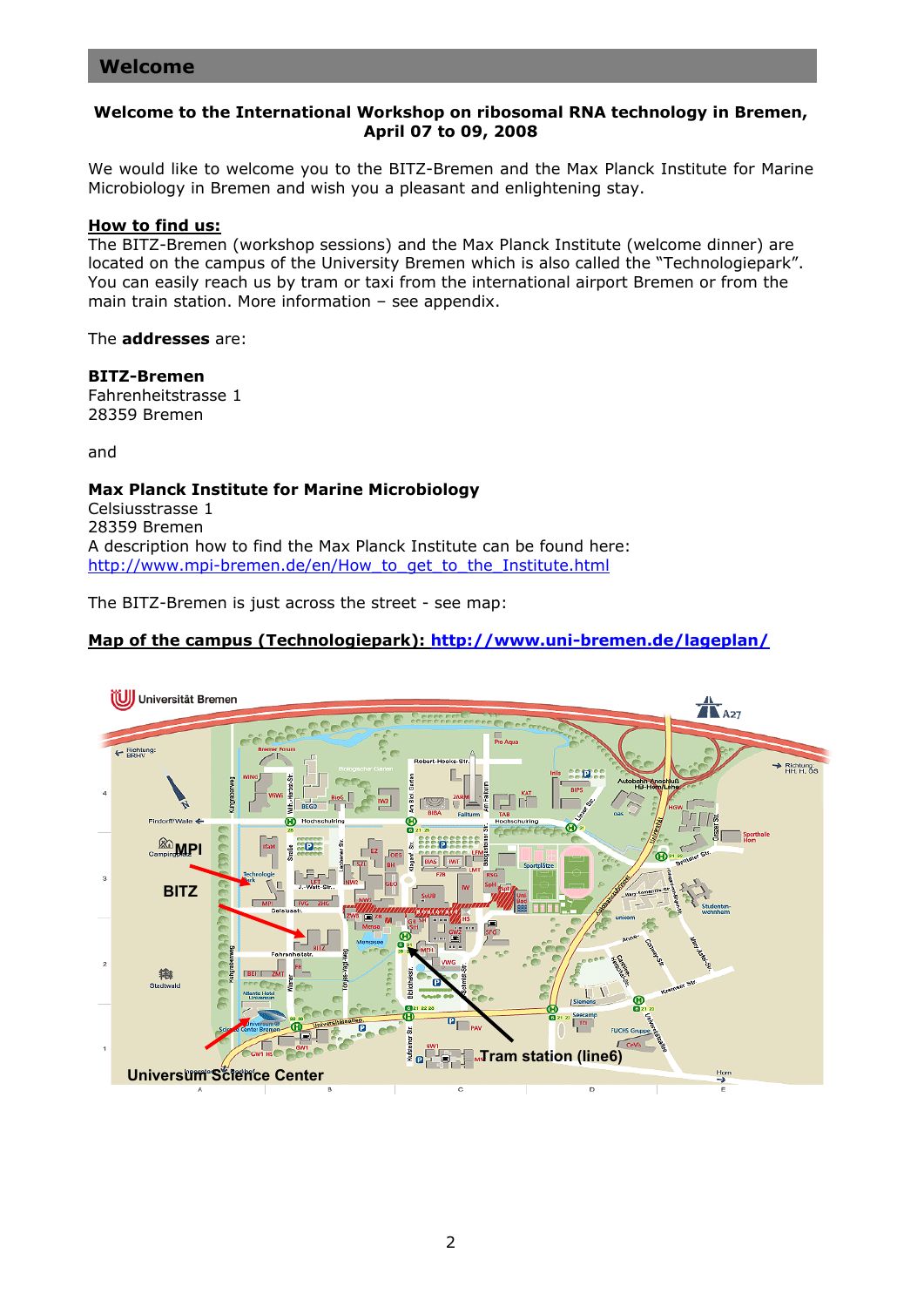The map shows the location of the **hotels Deutsche Eiche and Horner Eiche** (blue flag) and **the MPI-Bremen/BITZ** (red flag) for your orientation. Walking is possible via the Jan-Reiners-Wanderweg, but calculate at least 45 minutes and ask at the reception for a detailed map.



# **Accommodation:**

welcome to join.

Participants have to arrange their stay by themselves! Booking at Hotel Horner Eiche and Hotel Deutsche Eiche is recommended. More information can be found at: http://www.arb-silva.de/rrna-workshop/hotels/

# **Meals:**

In Germany breakfast is normally included when you stay over night in a hotel. We will provide free coffee and tea, as well as a snack for lunch during the workshop. On Monday evening, a free dinner will be served at MPI-Bremen, all participants are

**Program:** The workshop starts on **Monday** the 7<sup>th</sup> at 08.45 am and ends on Wednesday 9<sup>th</sup>

at 12.00 noon. You will have time to visit the nice town of Bremen on *Tuesday* evening. Additional information on sightseeing in Bremen will be added to your workshop package.

More information and the complete program can be found at: http://www.arb-silva.de/rrna-workshop/ and http://www.arb-silva.de/rrna-workshop/program/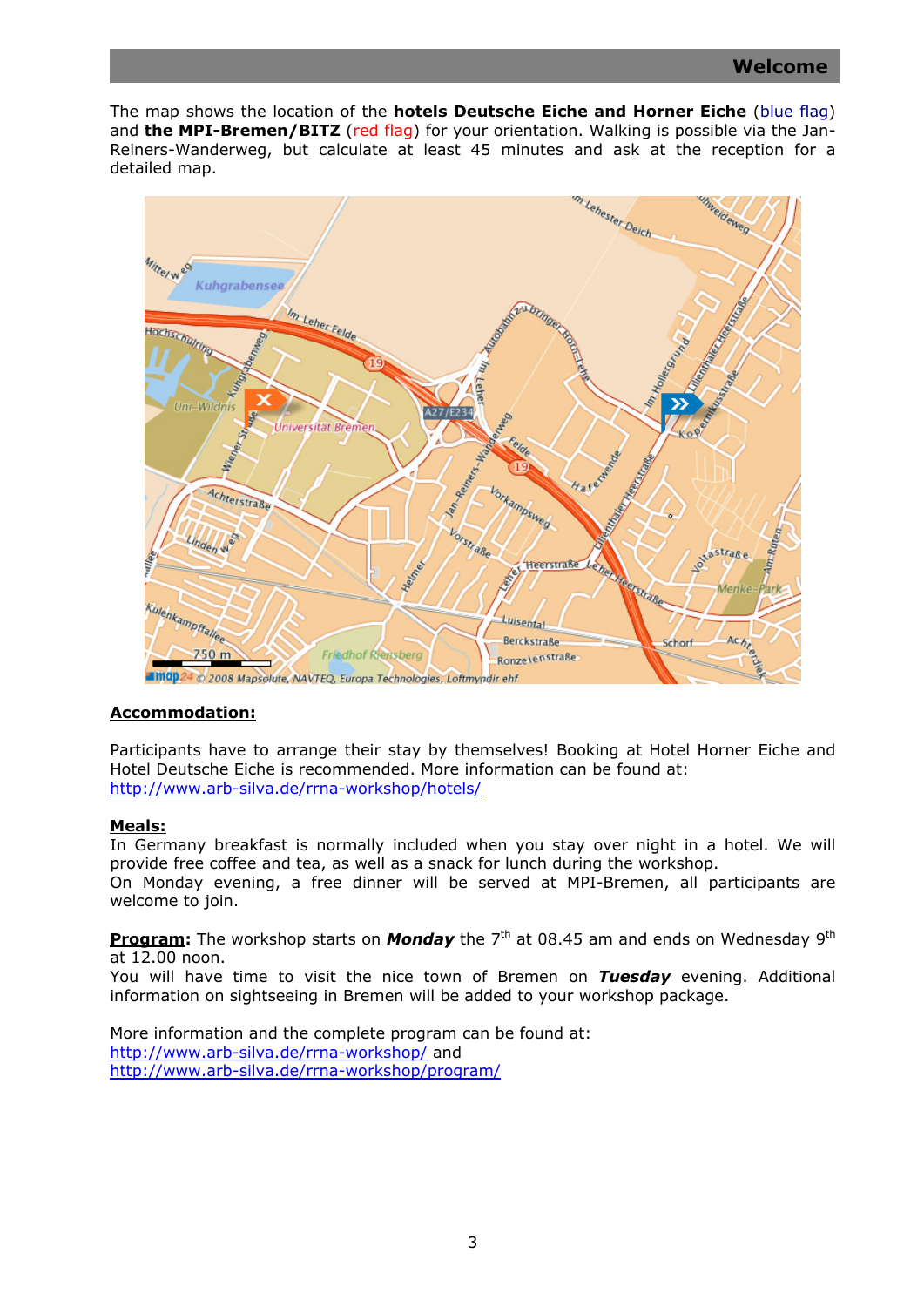# **Welcome**

**Contact:** If you have questions please send an e-mail to eu-workshops@mpi-bremen.de

On the next page, you will find detailed directions on how to get from the airport/main train station to the hotels Deutsche Eiche/Horner Eiche and from the hotels to the workshop location by public transport.

In **urgent cases** during the workshop (e.g. if you get lost in Bremen) please call **+49 421 2028 900 (MPI-Bremen)**.

#### **rRNA Workshop Welcome Letter – Appendix**

**How to get from the Bremen airport/main train station to the hotels Horner Eiche & Deutsche Eiche by public transport:** 

#### **Airport:**

If you arrive at Bremen airport you first have to take tram line 6 towards Bremen central station (Bremen Hbf) and then change lines (see below)

#### **Main train station:**

A description how to find the hotel coming from the central station (Bremen Hauptbahnhof short 'Bremen Hbf') can be found at

http://www.hotel-horner-eiche.de/HornerEiche/EN/anreise.htm#.

Actually, it is quite simple: just take the tram line 4 towards the direction 'Borgfeld' (left direction if you leave the main entrance of the central station) and leave at tram station "Kopernikusstrasse". On the left hand side is the street 'Im Hollergrund', the Hotel Horner Eiche is on the right side after about 150 m. The Hotel Deutsche Eiche is directly at the big crossroad (stop 'Koperniskusstrasse'). A single tram ticket is now EUR 2.15 and can be purchased from the driver.

More information on Bremen local traffic can be found at http://www.bsag.de/eng/index.php.

Please consider buying a single-day-ticket for EUR 5.70 or even a 7-day-ticket for EUR 15.50 if you e.g. would like to go by tram/bus to the MPI each morning (and back of course) or to discover the city of Bremen in your free time.

The 7-day-ticket can NOT be bought in the tram but in the local traffic customer center at the central station (opening Monday-Friday 7:00-19:00, Saturday 8:00 - 18:00, Sunday 9:00-17:00).

# **How to get from the hotels Horner Eiche & Deutsche Eiche to the workshop location by public transport:**

Note: At http://www.uni-bremen.de/lageplan/ you can find an interactive map of the campus of the University of Bremen, where the BITZ-Bremen and the MPI-Bremen are located (grid squares B2 +A3).

\* First option: Enter the bus line 21 (Bremen local traffic) at the stop 'Kopernikusstrasse' (where you first arrived) heading towards 'Main Station' and get off five stops later at 'Universität/Zentralbereich' (about 8 minutes).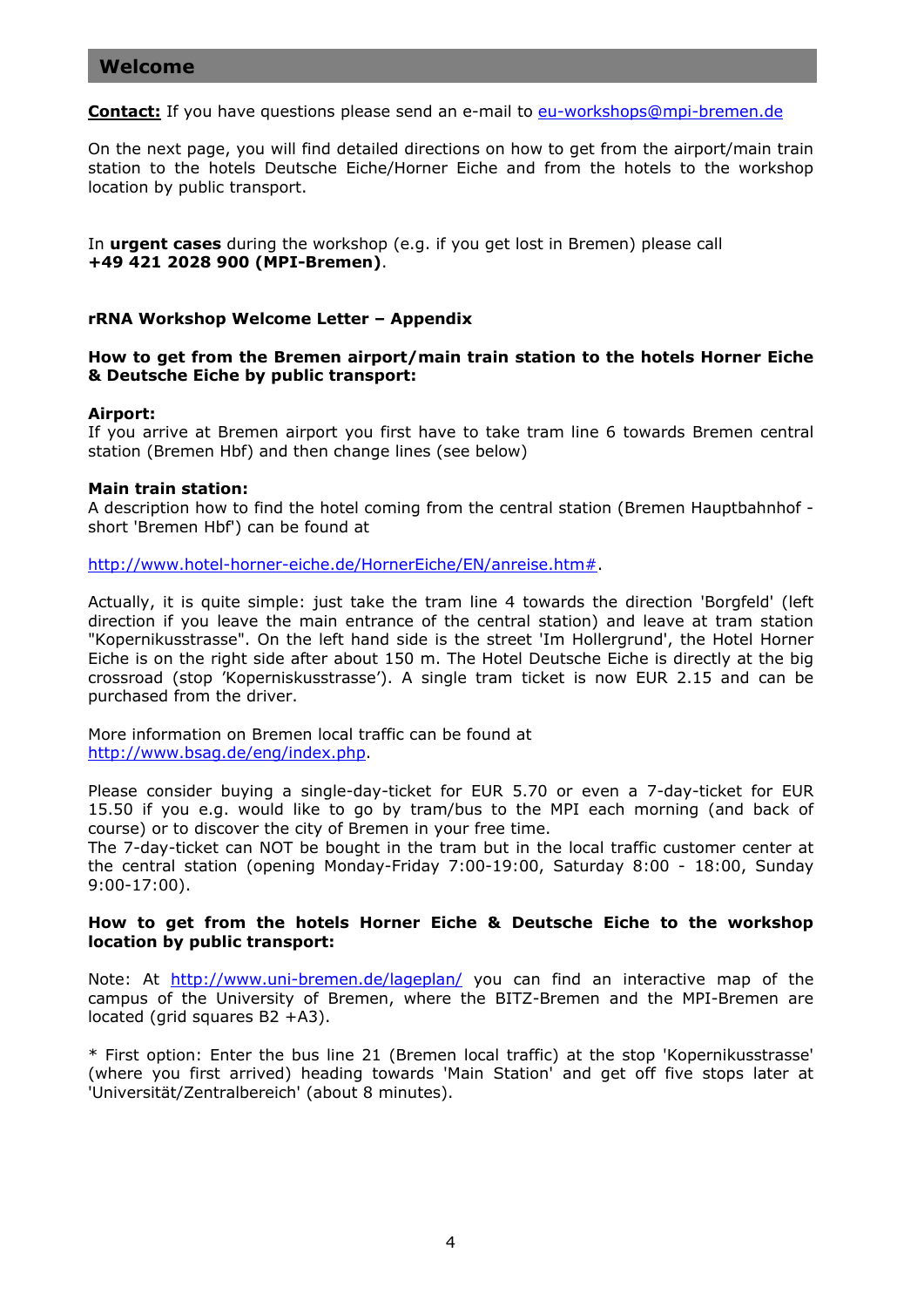From there you have to walk to the BITZ-Bremen (about 5 minutes). Please use the campus map (see link above) to find your way. You will be in the middle of the map (where the green 'H' is located just below the red 'Boulevard').

Here you can find the current time table for bus line 21 http://62.206.133.179/nds/AHF/000003e18.pdf.

\* Second option: Enter the bus line 630/670 (this is not Bremen local traffic but 'VBN', see http://www.vbn.de).

You have to enter it again at stop 'Kopernikusstrasse' (towards 'Main Station') and get off at the next stop 'Universität/NW1' (about 5 minutes). Again, please use the campus map (see link above) to find your way to the BITZ. You are now located where the green 'H' is located at street 'Universitätsallee' in grid C1.

This is the link to the current time table of the bus line 630/670: http://62.206.133.179/nds/AHF/000001936.pdf.

\* Third option (longest): Enter tram line 4 heading towards 'Arsten' (towards central station) at stop 'Kopernikusstrasse' and get off four stations later ('Horner Kirche', about 5 minutes).

There you have to transfer to bus line 20 towards 'Universität' and get off at 'Universität/Zentralbereich' (running time about 10 minutes). From there you have to walk to the BITZ (about 5 minutes). Please use the campus map (see link above) to find your way to the MPI. You will be located in the middle of the map (where the green 'H' is located just below the red 'Boulevard').

If you prefer to walk form the hotel to the BITZ, you have to schedule at least 45 minutes for the trip (about 4 km). In this case, please use a city map or ask the receptionist for directions. Please be aware that you may get lost on your way (it is a little complicated). If this happens, ask for the "Universum" Science Center (http://www.universumbremen.de/index.php?lang=EN).

Everybody in Bremen should know where it is and it is close to the workshop location (http://www.uni-bremen.de/lageplan/ grid square B1).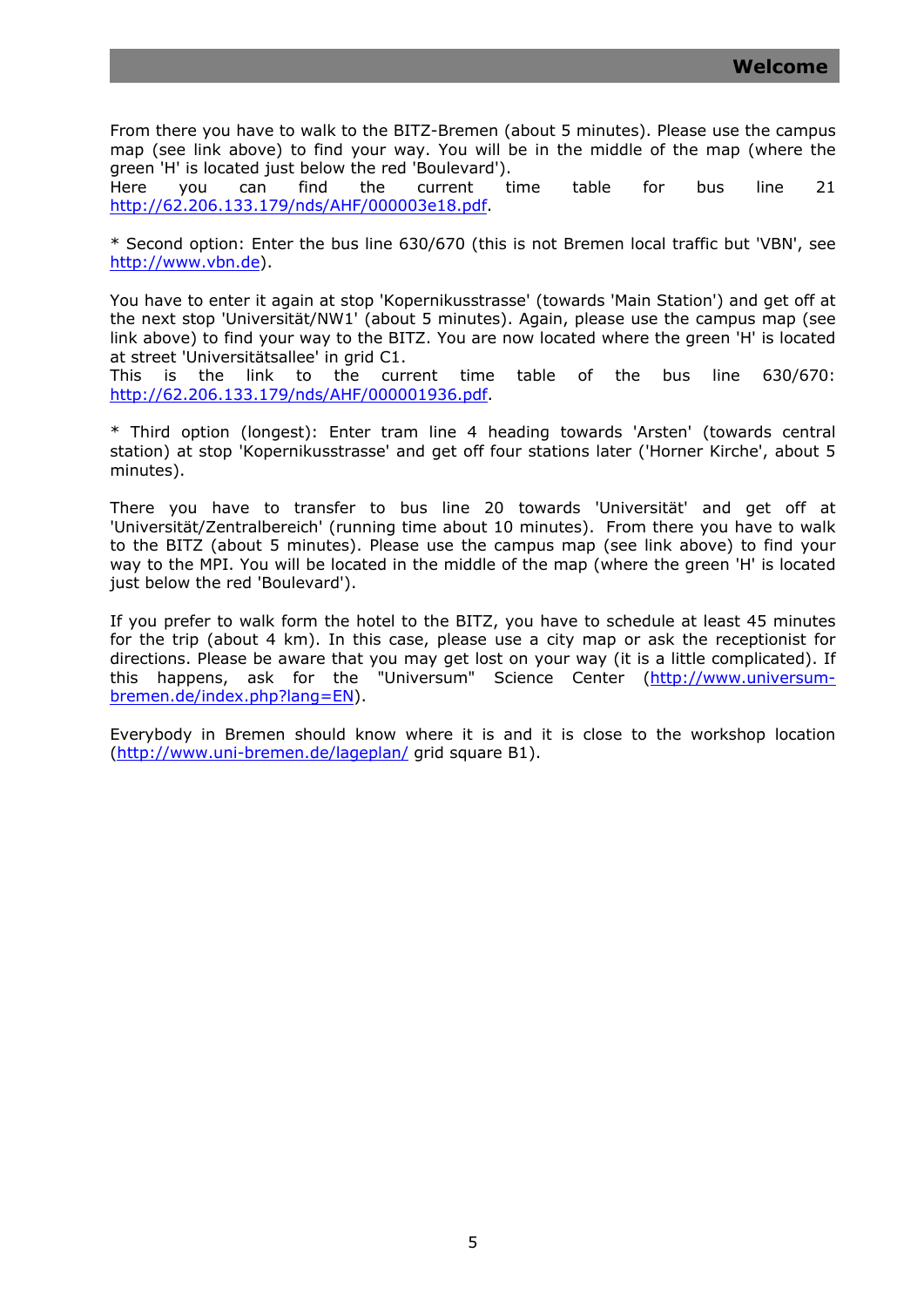# **For your notes:**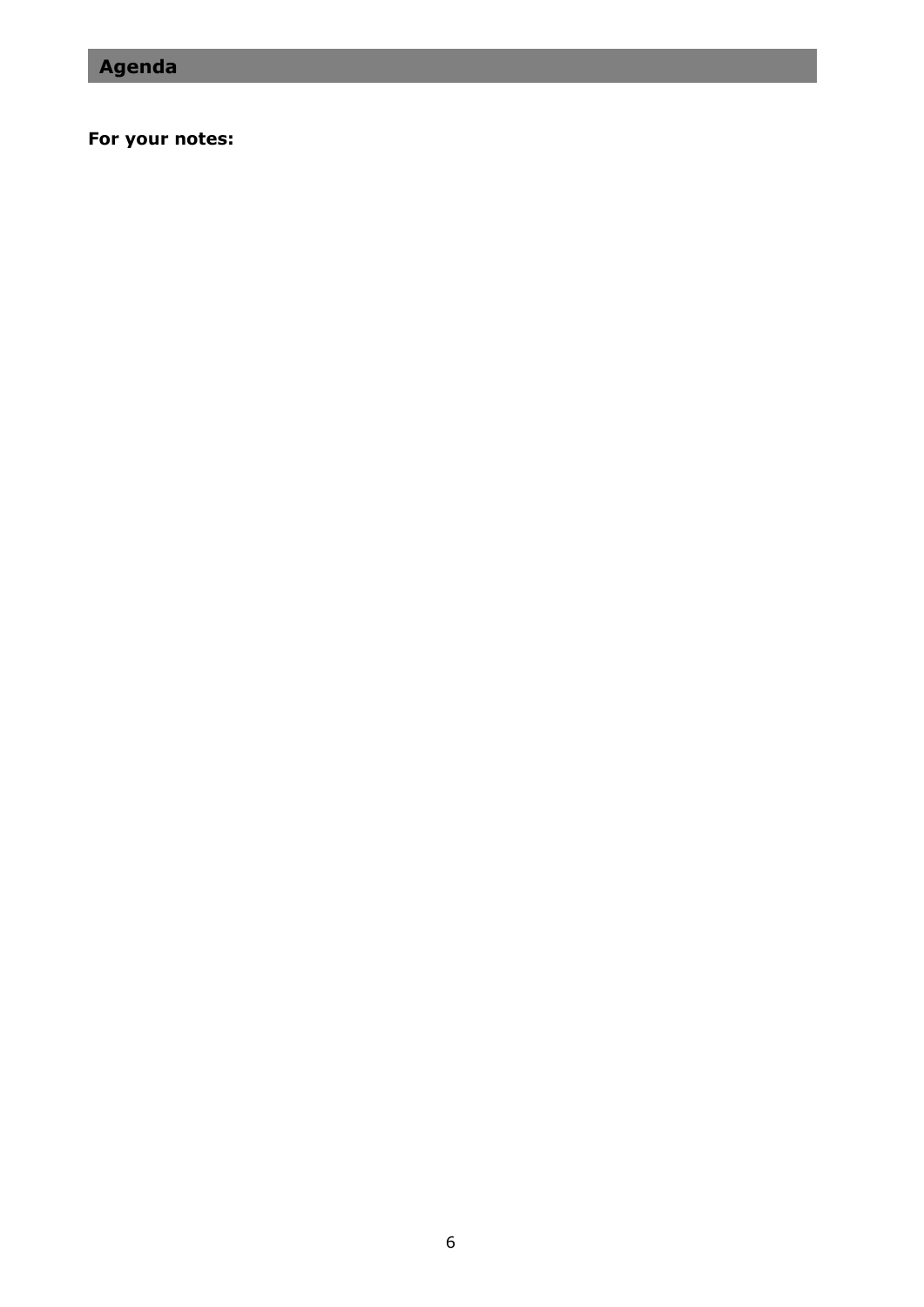#### **Location: BITZ Bremen,** Fahrenheitstraße 1, 28359 Bremen

#### **Monday 07.04.2008**

|       | 08.45, Session 1: Databases  |                                          |                                                                                                            |
|-------|------------------------------|------------------------------------------|------------------------------------------------------------------------------------------------------------|
|       | Chair: Frank Oliver Glöckner |                                          |                                                                                                            |
| 08.45 | Organizers                   |                                          | Welcome address                                                                                            |
| 09.00 | James Cole                   | Michigan State University,<br><b>USA</b> | The Ribosomal Database Project                                                                             |
| 09.30 | <b>Todd DeSantis</b>         | Berkeley Lab, USA                        | Integrating ribosomal sequence analysis<br>with taxonomic microarray data using<br>the Greengenes database |

#### **10.00 - 10.30 Coffee Break**

| 10.30<br>University of Ghent, Belgium<br>Peter Dawyndt<br>to what we know about our<br>microorganisms |       |                       |                                 |                                                                               |
|-------------------------------------------------------------------------------------------------------|-------|-----------------------|---------------------------------|-------------------------------------------------------------------------------|
|                                                                                                       |       |                       |                                 | The StrainInfo.net bioportal: reaching out                                    |
| Microbiology, Bremen,<br>RNA databases<br>Germany                                                     | 11.00 | Frank Oliver Glöckner | Max Planck Institute for Marine | The SILVA project for comprehensive,<br>quality checked and aligned ribosomal |

#### $11.30 - 12.00$ **11.30 - 12.00 Coffee Break**

# **12.00, Session 2: Phylogeny**

# Chair: Wolfgang Ludwig

| 12.00           | Christian von Mering            | University of Zurich,<br>Switzerland              | Protein-coding phylogenetic markers:<br>complementing rRNA in the analysis of<br>environmental communities |
|-----------------|---------------------------------|---------------------------------------------------|------------------------------------------------------------------------------------------------------------|
| 12.30           | Wolfgang Ludwig                 | Technical University Munich,<br>Germany           | rRNA based phylogeny still a backbone<br>for taxonomy?                                                     |
| $13.00 - 15.00$ | Lunch Break                     |                                                   |                                                                                                            |
| 15.00           | Alexandros<br><b>Stamatakis</b> | Ludwig Maximilians University,<br>Munich, Germany | Algorithms, high performance computing,<br>and challenges for large-scale<br>phylogenetic inference        |
| 15.30           | <b>Harald Meier</b>             | <b>Technical University Munich,</b><br>Germany    | Harvesting and evaluating diagnostic fruit<br>from a molecular phylogenetic tree - an<br>online approach   |

**16.00 - 16.30 Coffee Break** 

# **16.30, Session 3: Data analysis & Biogeography**

#### Chair: Alban Ramette

| 16.30           | Anthony Lehmann       | University of Geneva,<br>Switzerland                                | Generalized regression analysis and<br>spatial predictions: from genes to<br>communities                      |
|-----------------|-----------------------|---------------------------------------------------------------------|---------------------------------------------------------------------------------------------------------------|
| 17.00           | Angélique Gobet       | Max Planck Institute for Marine<br>Microbiology, Bremen,<br>Germany | Contextual interpretation of 454 massive<br>tag sequencing data. A case study<br>applied to coastal sediments |
| $17.30 - 18.00$ | <b>Coffee Break</b>   |                                                                     |                                                                                                               |
| 18.00           | <b>Thomas Pommier</b> | Université Montpellier, France                                      | RAMI, a new tool to characterize and<br>visualize the biogeography of rRNA<br>sequence clusters               |
| 18.30           | Alban Ramette         | Max Planck Institute for Marine<br>Microbiology, Bremen,<br>Germany | Analysis of high-throughput sequencing<br>data in their environmental context                                 |

**19.00, Dinner at the Max Planck Institute for Marine Microbiology**, Celsiusstrasse 1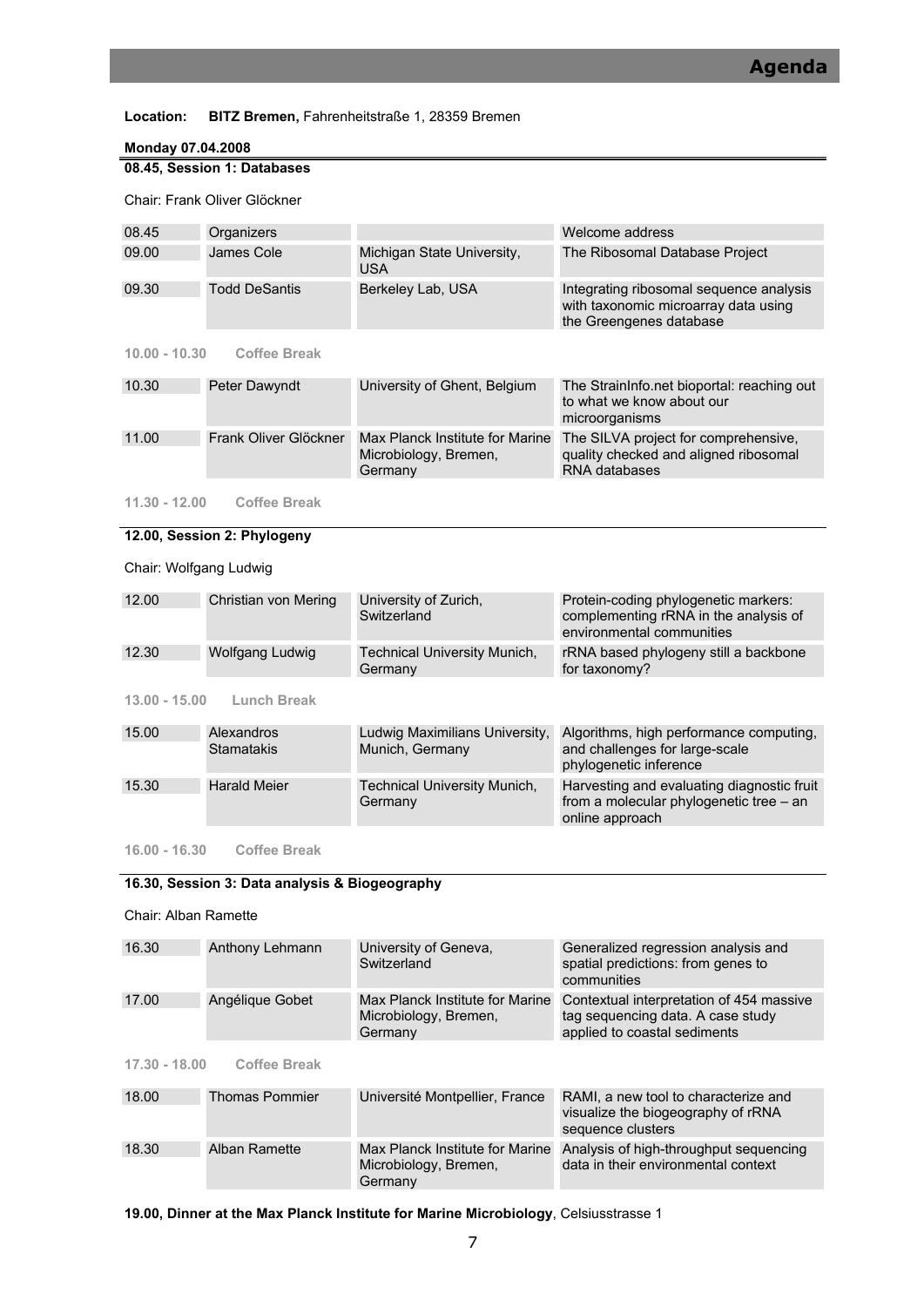#### **Tuesday 08.04.2008**

|                     | 09.00, Session 4: Technology |                                                                     |                                                                                                                                        |
|---------------------|------------------------------|---------------------------------------------------------------------|----------------------------------------------------------------------------------------------------------------------------------------|
| Chair: Jörg Peplies |                              |                                                                     |                                                                                                                                        |
| 09.00               | Mitch Sogin                  | Marine Biological Laboratory<br>Woods Hole. USA                     | Massively parallel DNA sequencing and<br>the "Rare Biosphere"                                                                          |
| 09.30               | <b>Freek Bakker</b>          | National Herbarium and University<br>of Wageningen, The Netherlands | Global standardization & implementation<br>of DNA barcodes: the CBOL perspective                                                       |
| $10.00 - 10.30$     | <b>Coffee Break</b>          |                                                                     |                                                                                                                                        |
| 10.30               | <b>Rudolf Amann</b>          | Max Planck Institute for Marine<br>Microbiology, Bremen, Germany    | Fluorescent-oligonucleotide probing of<br>whole cells for determinative.<br>phylogenetic, and environmental studies<br>in microbiology |
| 11.00               | Alexander Loy                | University of Vienna, Austria                                       | Analyzing microbes after their last meal:<br>Raman microspectroscopy of isotope-<br>labeled cells and nucleic acids                    |
| $11.30 - 12.00$     | <b>Coffee Break</b>          |                                                                     |                                                                                                                                        |
|                     |                              |                                                                     |                                                                                                                                        |

| 12.00 | Barbara Pohl  | biomers.net GmbH, Ulm, Germany                        | Oligonucleotides: Insights in synthesis,<br>purification and modifications |
|-------|---------------|-------------------------------------------------------|----------------------------------------------------------------------------|
| 12.30 | Wolf Malkusch | Carl Zeiss Imaging Solutions<br>GmbH, Munich, Germany | Traditional and future scopes of image<br>analysis in cell biology         |

 $13.00 - 15.00$ **Lunch Break** 

#### **15.00, Session 5: Diversity & Ecology**

#### Chair: Bernhard Fuchs

| 15.00 | Pedro Martinez-<br>Arbizu | DZMB Forschungsinstitut<br>Senckenberg, Wilhelmshaven,<br>Germany | The Census of Marine Life in Europe        |
|-------|---------------------------|-------------------------------------------------------------------|--------------------------------------------|
| 15.30 | Erko                      | German Collection of                                              | Working in the underbrush: the limitations |
|       | Stackebrandt &            | Microorganisms and Cell Cultures                                  | and potential of short rRNA sequences      |
|       | <b>Sylvie Cousin</b>      | (DSMZ), Braunschweig, Germany                                     | generated in diversity studies             |

**16.00 - 16.30 Coffee Break** 

| 16.30 | Dave Stahl              | University of Washington, USA             | Nitrification: phylotype versus ecotype<br>revisited |
|-------|-------------------------|-------------------------------------------|------------------------------------------------------|
| 17.00 | Ramon Rossello-<br>Mora | University of Palma de Mallorca,<br>Spain | The Living Tree Project                              |

**17.30, End of Session – Free evening**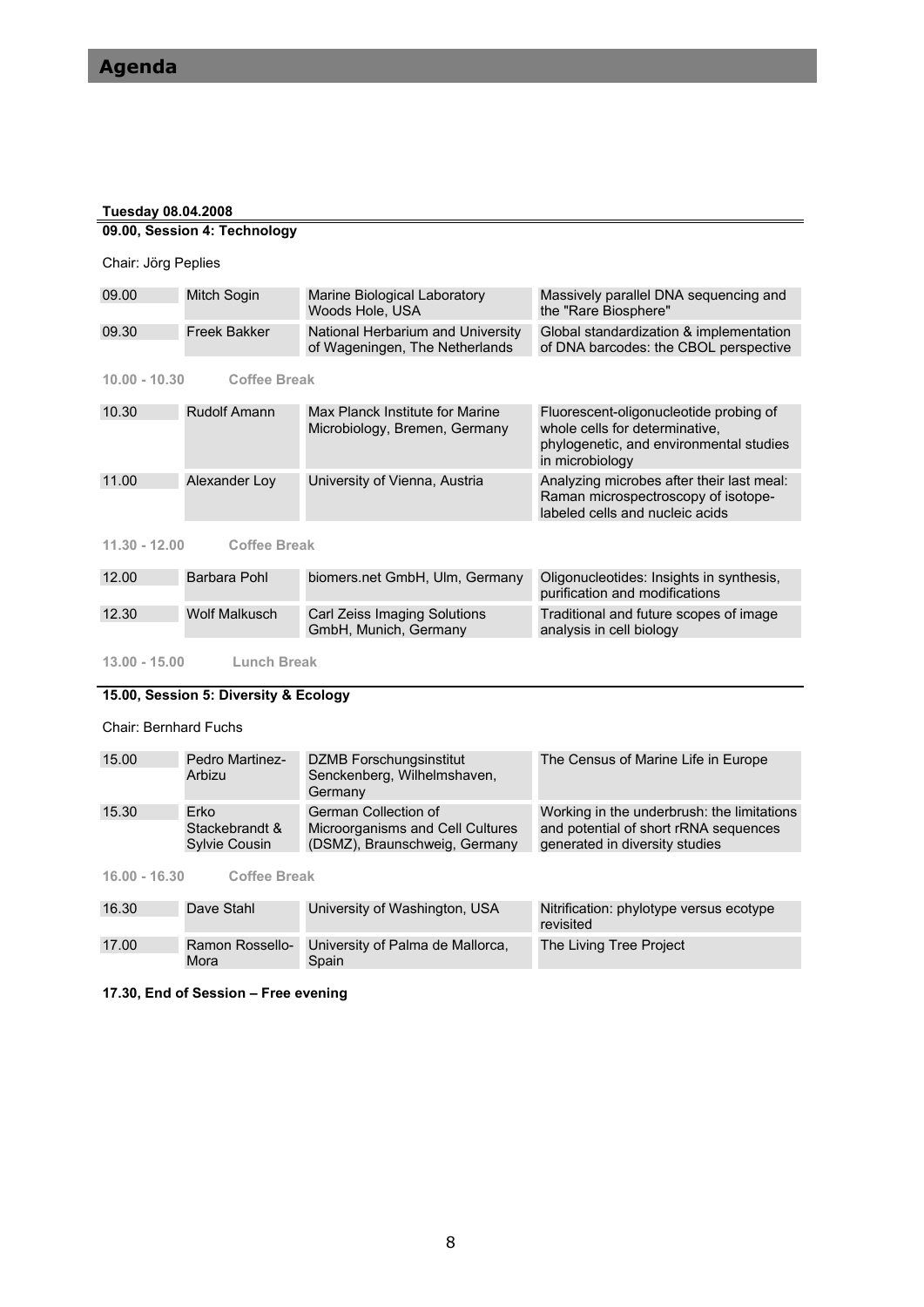#### **Wednesday 09.04.2008**

# **09.00, Session 5: Diversity & Ecology, cont.**

Chair: Linda Amaral-Zettler

| 09.00           | Stephen<br>Giovannoni     | Oregon State University, USA                                                                | Natural variation among ecotypes of the<br>SAR <sub>11</sub> clade                                              |
|-----------------|---------------------------|---------------------------------------------------------------------------------------------|-----------------------------------------------------------------------------------------------------------------|
| 09.30           | Anna-Louise<br>Reysenbach | Portland State University, USA                                                              | Temporal and spatial patterns of<br>microbial diversity at deep-sea vents                                       |
| $10.00 - 10.30$ | <b>Coffee Break</b>       |                                                                                             |                                                                                                                 |
| 10.30           | Gerhard Herndl            | Royal Netherlands Institute for Sea<br>Research (NIOZ), Den Burg, The<br><b>Netherlands</b> | Prokaryotic community structure and<br>activity in the North Atlantic deep-waters                               |
| 11.00           | Jakob Pernthaler          | University of Zurich, Switzerland                                                           | rRNA as the anchor point for investigating<br>the ecophysiology of aquatic bacteria at<br>the single cell level |

#### **11.30, Roundup & Discussion**

**12.00, Official end of workshop** 

#### **13.30-15.00, Preparation of workshop report**  by Organizers & Representatives

**Have a good trip back home!**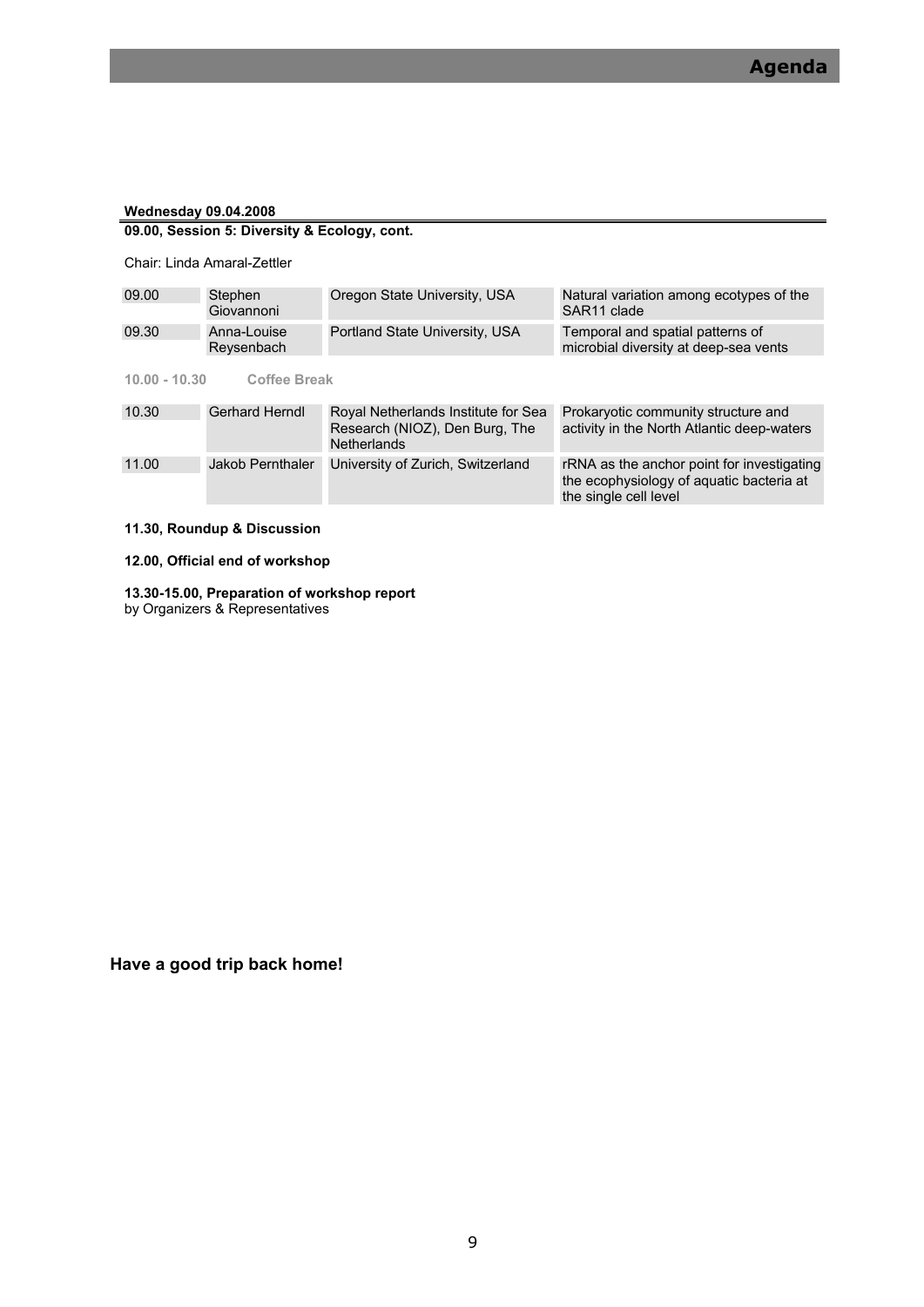# **For your notes:**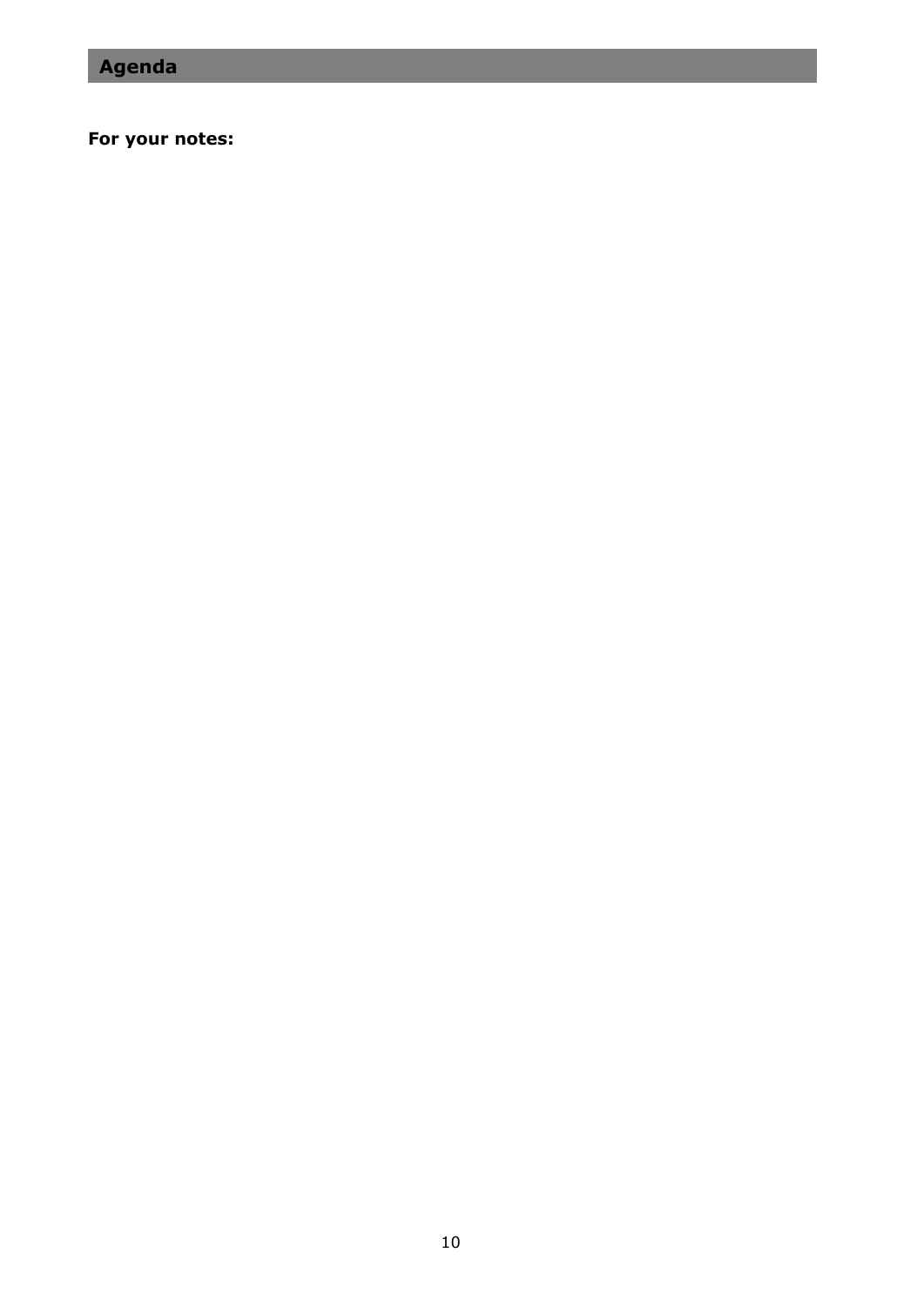# **The Ribosomal Database Project**

James R. Cole

The Ribosomal Database Project (RDP) offers aligned and annotated rRNA sequence data and analysis services to the research community. These services help researchers with the discovery and characterization of microbes important to many fields beyond microbiology, including human health, agronomy and food science, environmental engineering and bioremediation, alternative fuels, earth sciences, and teaching. Updated monthly, the RDP maintained 481,650 aligned and annotated qualitycontrolled rRNA sequences as of February 2008 (Release 9.58). All sequences are tested for sequence anomalies, including chimeras, using Pintail from the Cardiff Bioinformatics Toolkit (Ashelford et al., 2005. *Appl. Environ. Microbiol.* 71:7724-7736). Sequences can be browsed in either a taxonomic hierarchy (Hierarchy Browser) or Publication View. An additional Genome Browser presents rRNA sequences from genome projects, along with additional information, including copy number, genome size, and links to other genome resources. The RDP maintains a suite of web-based tools to allow researchers to analyze their own sequences in the context of the RDP database. These include a naïve Bayesian classifier (RDP Classifier) that places sequences in the taxonomic hierarchy, a tool for rapid detection of the closest relatives (Sequence Match) that can also be used as a k-nearest neighbor classifier, a primer-probe testing tool (Probe Match), a tool for comparing the taxonomic content of two environmental libraries (Library Compare), an interactive phylogenetic tree building tool (Tree Builder), and a new interactive heatmap tool for visualizing the relationships between thousands of sequences at one time (Taxomatic). The *myRDP* user account feature allows researchers to maintain their own private sequence collection on the RDP servers aligned in sync with the RDP public alignment. A high-throughput Sanger sequence processing Pipeline tailored to the requirements of environmental single-read sequencing projects. It provides a complete path from sequencer output to qualitycontrolled alignments and analysis. To help researchers take advantage of the new ultra-high-throughput sequencing methodologies, the RDP is building a Pyrosequencing Pipeline. This new set of tools, will help automate the processing of these large data-sets, and provide researchers with the most common ecological metrics, along with the ability to download the processed data in formats suitable for common ecological and statistical packages. In addition to extensive Help Files, the RDP hosts a collection of short Video Tutorials demonstrating some of the more complex analysis tasks. User support is available through e-mail or phone (rdpstaff@msu.edu; +1-517-432-4998). RDP data and analysis services are available online at http://rdp.cme.msu.edu/.

Contact Information:

James R. Cole Ribosomal Database Project Center for Microbial Ecology Michigan State University, East Lansing, MI 48823, USA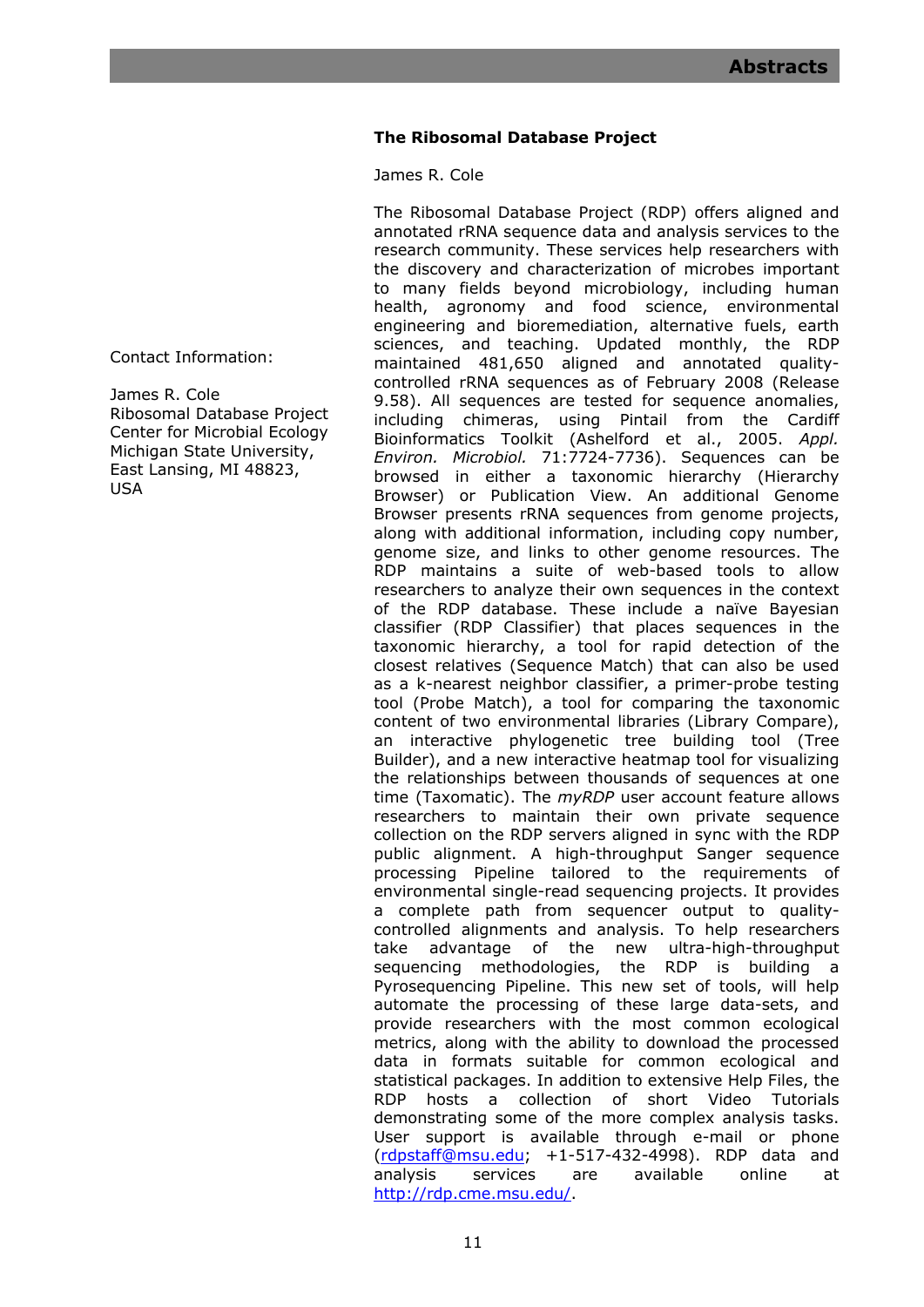### **Integrating ribosomal sequence analysis with taxonomic microarray data using the Greengenes database**

Todd Z. DeSantis

Greengenes (greengenes.lbl.gov) is a web application assisting molecular ecologists with data analysis. Aligning 16S rRNA gene sequences, removing chimeras, and classifying the members of a microbial community against multiple Bacterial and Archaeal taxonomies will be covered. Two advanced methods will also be discussed: integration of PhyloChip community analysis with sequencing data and how to import your greengenes preprocessed data into Arb for visualization, probe design, etc. Workshop participants may view the online tutorial from the greengenes website to explore the tools in greater depth.

Contact Information:

Todd Z. DeSantis Center for Environmental Biotechnology Lawrence Berkeley National Laboratory 1, Cyclotron Road Mail Stop 70A-3317, Berkeley, CA 94720, USA

**For your notes**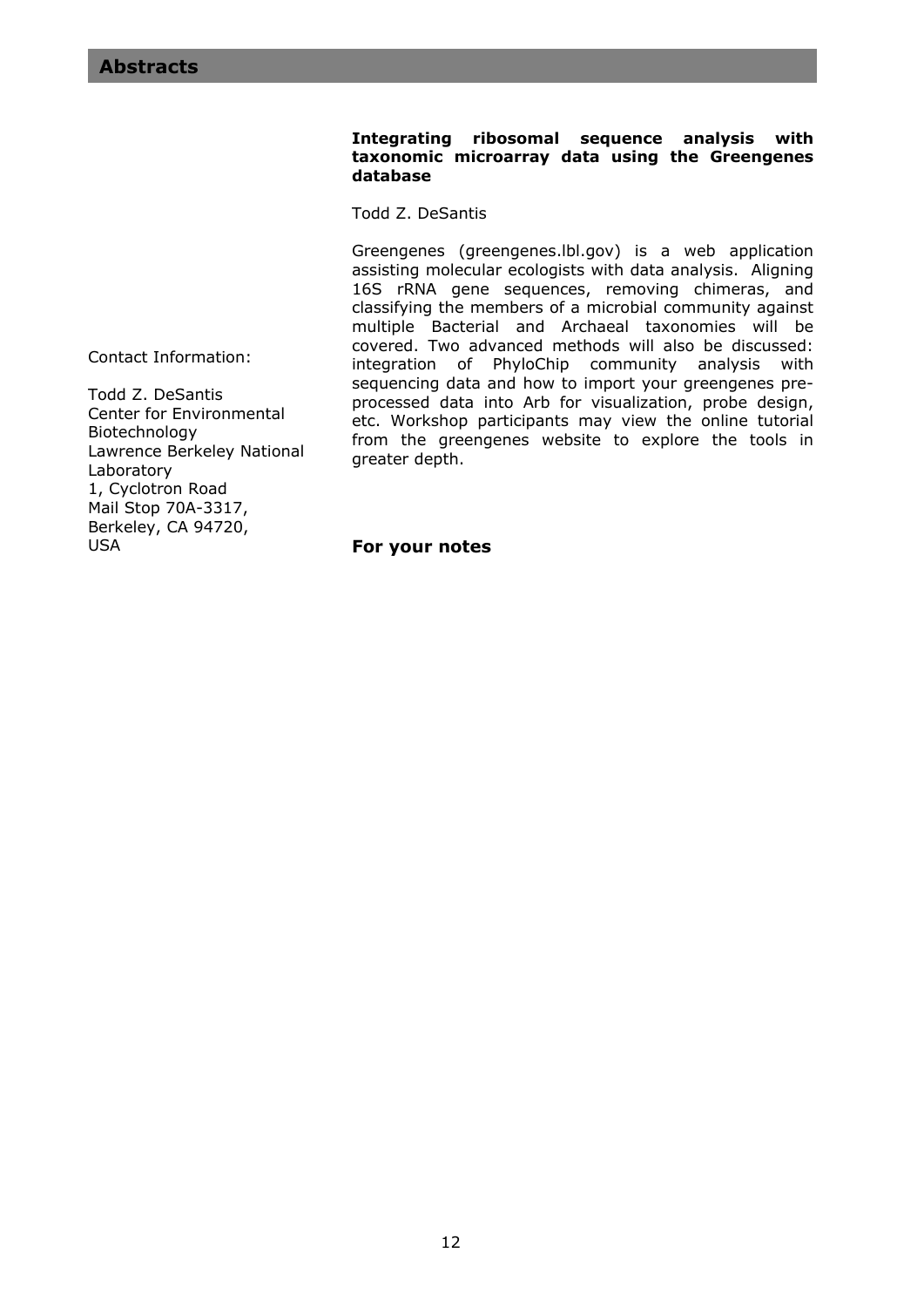# **Reaching out to what we know about our microorganisms**

Peter Dawyndt

Microbial research is inherently distributed in nature. With many researchers in different research institutes collecting and analyzing bits and pieces of data on microbial diversity, knowledge gained on the microbial world also has a tendency to become spread across the information jungle. As today's upscaling of research projects often is hampered by the burden to integrate data extracted from several autonomous and heterogeneous information systems, the famous Newton quote "*if I have seen a little further it is by standing on the shoulders of giants*" is endangered to become rephrased as "*If I can see no more, it is because giants were standing on my shoulders*". An immediate and important challenge that lies ahead of us is that of end to end scientific data management, from data acquisition and data integration, to data treatment, provenance and persistence. While advances in computing, and in particular scientific data management and application development environments for science will become important in the future, what is vitally more important and dramatic in its impact is the integration of new conceptual and technological tools from computer science into the life sciences. This integration is likely to accelerate key breakthroughs in science and benefits to society, from understanding biology and revolutionizing medicine and healthcare, and from understanding the universe to the origin of life, and understanding and helping to protect the lifesupport systems of Earth on which we all depend for our survival. The StrainInfo.net bioportal (www.straininfo.net) was established to stimulate this movement towards using multi perspective integrated information in a broadened biological and clinical context. In particular, it concentrates on establishing automated ways to collect and integrate all information that is available about the microorganisms that were deposited into a global network of biological resource centers. Fully understanding the biology of an organism (or a population of organisms) requires to take a holistic approach wherein the phenotypic and genotypic traits of the organism are inspected in light of its ecological role and geographical spread. Moreover, only by having high quality information on those organisms we already know, we will be able to further explore and understand those regions of microbial diversity that we don't know yet. In this presentation we will discuss some of the impediments against seamless data integration, propose possible ways of better collaboration and open the discussion on novel ways to exploit the vast amount of legacy data that drives microbiology.

Contact Information:

Peter Dawyndt Ghent University Department of Applied Mathematics and Computer Science Krijgslaan 281 S9, 9000 Ghent, Belgium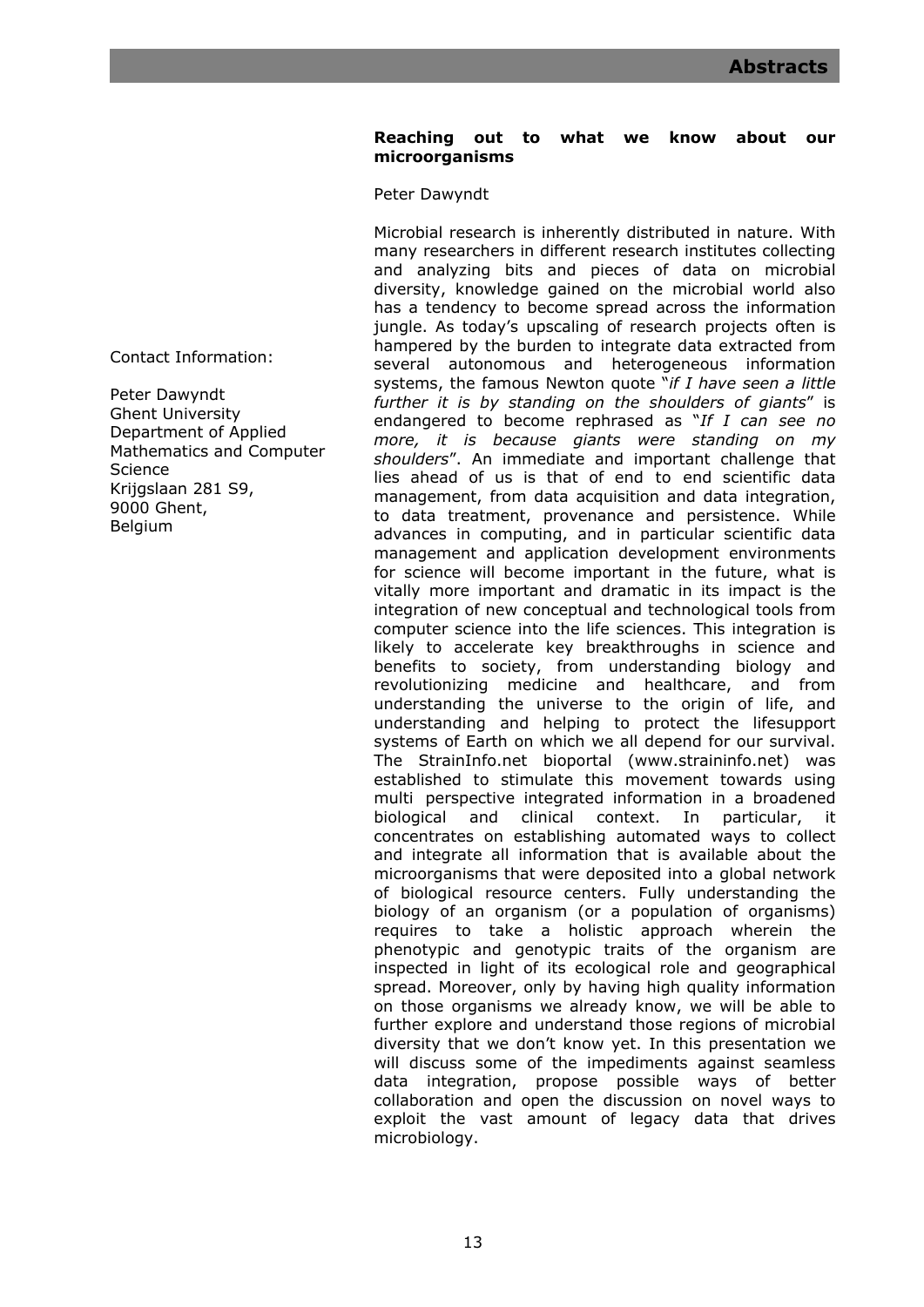### **The SILVA project for comprehensive, quality checked and aligned ribosomal RNA databases**

Frank Oliver Glöckner

Sequencing ribosomal RNA (rRNA) genes is currently the method of choice for phylogenetic reconstruction, nucleic acid based detection and quantification of microbial diversity. The resulting exponential increase of publicly available rRNA sequence data has rendered the maintenance of rRNA knowledge databases difficult over the last years. To cope with the deluge of data, the SILVA system (from Latin *silva*, forest) was implemented to provide a central, comprehensive web resource for up to date, quality controlled databases of aligned rRNA sequences from the *Bacteria*, *Archaea* and *Eukarya* domains (3)*.* All databases are fully compatible with the worldwide used ARB software package for sequence analysis and probe design (2). For rapid and accurate alignment the new dynamic incremental profile sequence aligner (SINA) was developed. The system is able to align more than 500,000 SSU sequences overnight taking our manually curated high quality Seed alignment as the reference. All sequences are checked for anomalies using the Pintail (1) system and carry a rich set of process information. An intuitive quality ranking allows the user to get a rapid overview about the sequence and alignment quality as well as the Pintail results. The databases are designed as a central comprehensive resource by integrating multiple taxonomic classifications taken from RDP II and greengenes and the latest validly described nomenclature provided by the German Collection of Microorganisms and Cell Cultures (DSMZ). Information, if a sequence was derived from a cultivated organism, a typestrain, or belongs to a genome project has been integrated from the straininfo.net bioportal, the Living Tree project and EMBL. The latest publicly available database release 93 (February 2008) hosts a total of 668,095 sequences split into 566,047 small subunit and 102,021 large subunit rRNAs. The SILVA databases can be accessed at www.arb-silva.de

# **For your notes**

Contact Information:

Frank Oliver Glöckner Microbial Genomics Group Max Planck Institute for Marine Microbiology Celsiusstraße 1, 28359 Bremen, Germany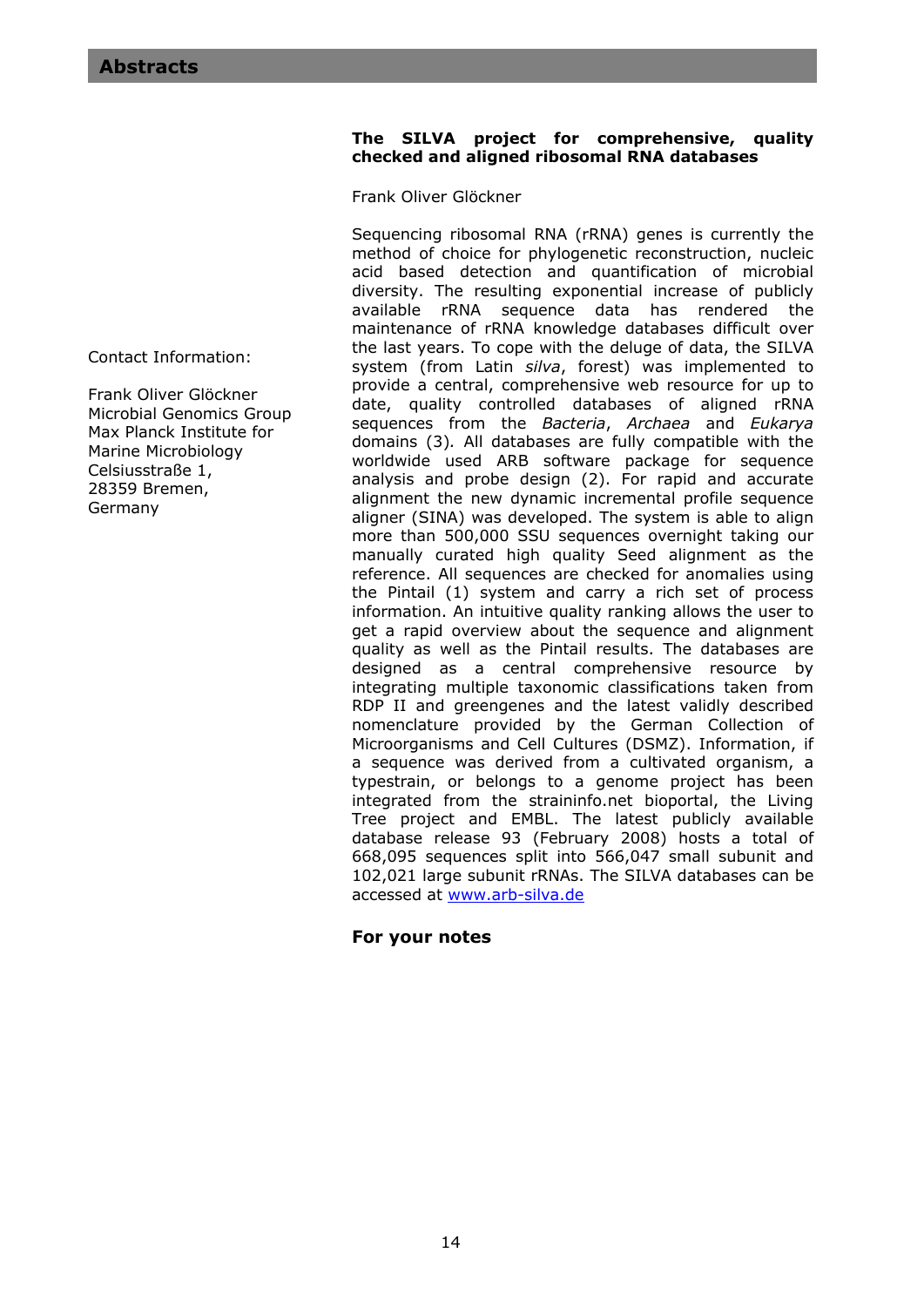# **Protein-coding phylogenetic markers: complementing rRNA in the analysis of environmental communities**

Christian von Mering

In unbiased environmental sequencing experiments "shotgun", rRNA genes are not specifically enriched and thus make up less than 1% of the sequences. This is of course true for any other phylogenetic marker gene as well, and matters are further complicated by the abundance of short and often non-overlapping sequence reads. On the positive side however, such data contain little amplification or detection bias, and functionally important 'life-style' genes are abundantly sampled in parallel to phylogenetic markers.

To derive the underlying taxonomic composition of the organisms sampled in such experiments, we developed a maximum likelihood procedure that is based on more than one marker gene, and can handle fragmented open reading frames and limited assembly. We use this procedure ("MLTreeMap") to derive detailed and standardized phylogenetic assessment for diverse metagenomics experiments. This allows us to track microbial lineages through various environments, and leads us to suggest that most lineage have clear and remarkably stable habitat preferences throughout evolution.

**For your notes** 

Contact Information:

Christian von Mering Bioinformatics Group Institute of Molecular Biology University of Zürich Winterthurerstraße 190, 8057 Zürich, Switzerland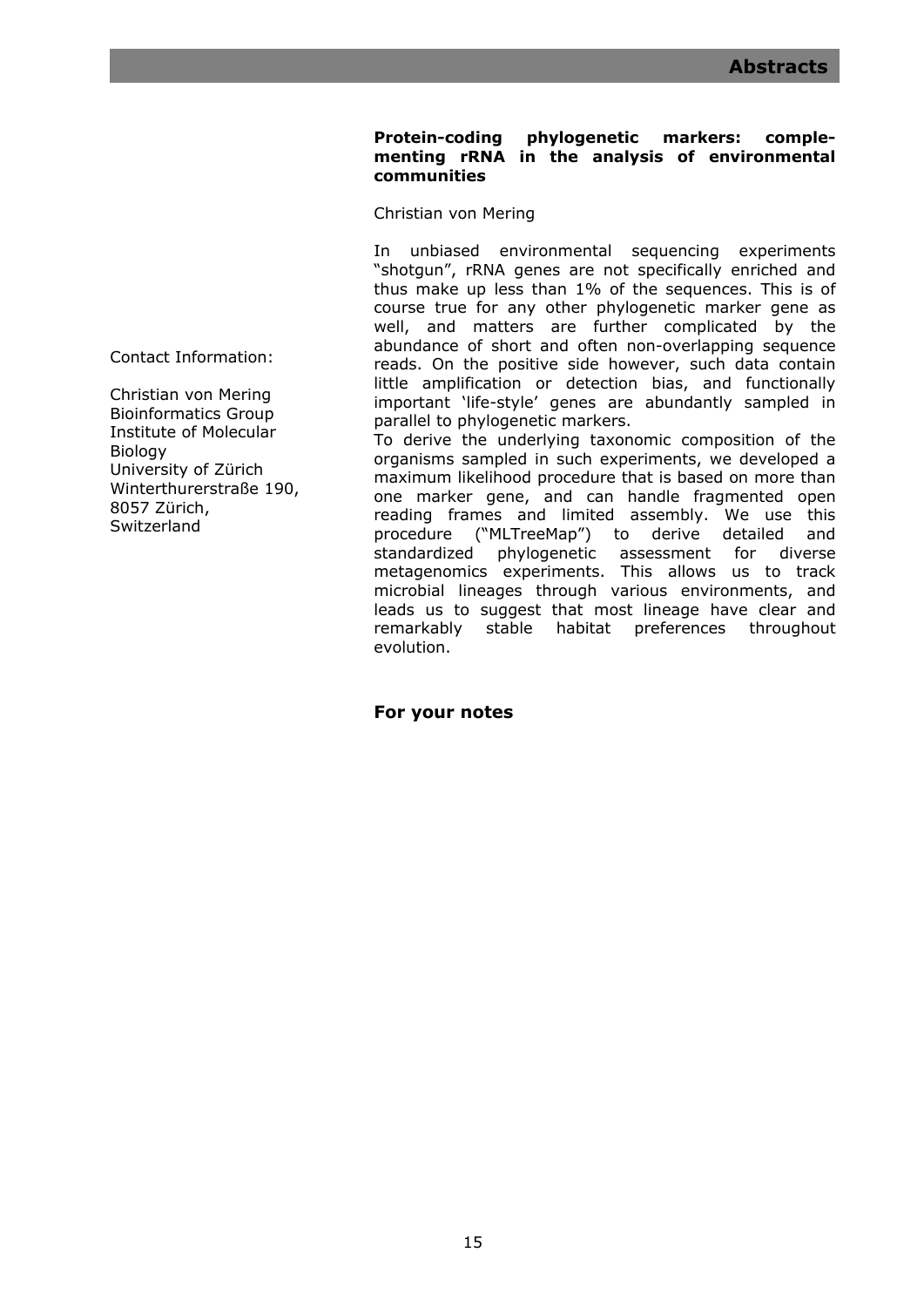### **rRNA based phylogeny still a backbone for taxonomy?**

Wolfgang Ludwig

During it's more than 30 years history comparative rRNA sequence analysis 'evolved' from an expensive specialist technique to a rapid routine procedure for elucidating phylogenetic relationships, supporting microbial taxonomy and identification. The development and maintenance of appropriate software tools and special databases such as the ARB package, ARB-, and recently SILVA-databases are part of this history. Starting with the second edition of Bergey's Manual of Systematic Bacteriology, the arrangement its content follows a phylogenetic framework or road map based largely on analyses of the nucleotide sequences of the ribosomal small subunit RNA rather than on phenotypic data. Since the introduction of comparative rRNA sequencing, there has been a continuous debate concerning the justification and power of a single marker molecule for elucidating and establishing the phylogeny and taxonomy of organisms, respectively. Although generally well established in taxonomy, the polyphasic approach cannot be currently applied for sequence based analyses due to the lack of adequate comprehensive data sets for alternative marker molecules. Even in the age of genomics, the datasets for non-rRNA markers are poor in comparison to more than 500,000 rRNA primary structures available in general and special databases. Nevertheless, the data provided by the full genome sequencing projects allow defining a small set of genes representing the conserved core of prokaryotic genomes. Furthermore, comparative analyses of the core gene sequences globally support the small subunit rRNA derived view of prokaryotic evolution. Although the tree topologies reconstructed from alternative markers differ in detail, the major groups (and taxa) are verified or at least not disproved. (Bergey's Manual of Systematic Bacteriology, 2nd edition, Vol. 3, in press)

# **For your notes**

Contact Information:

Wolfgang Ludwig Technical University Munich Department of Microbiology Am Hochanger 4, 85354 Freising, Germany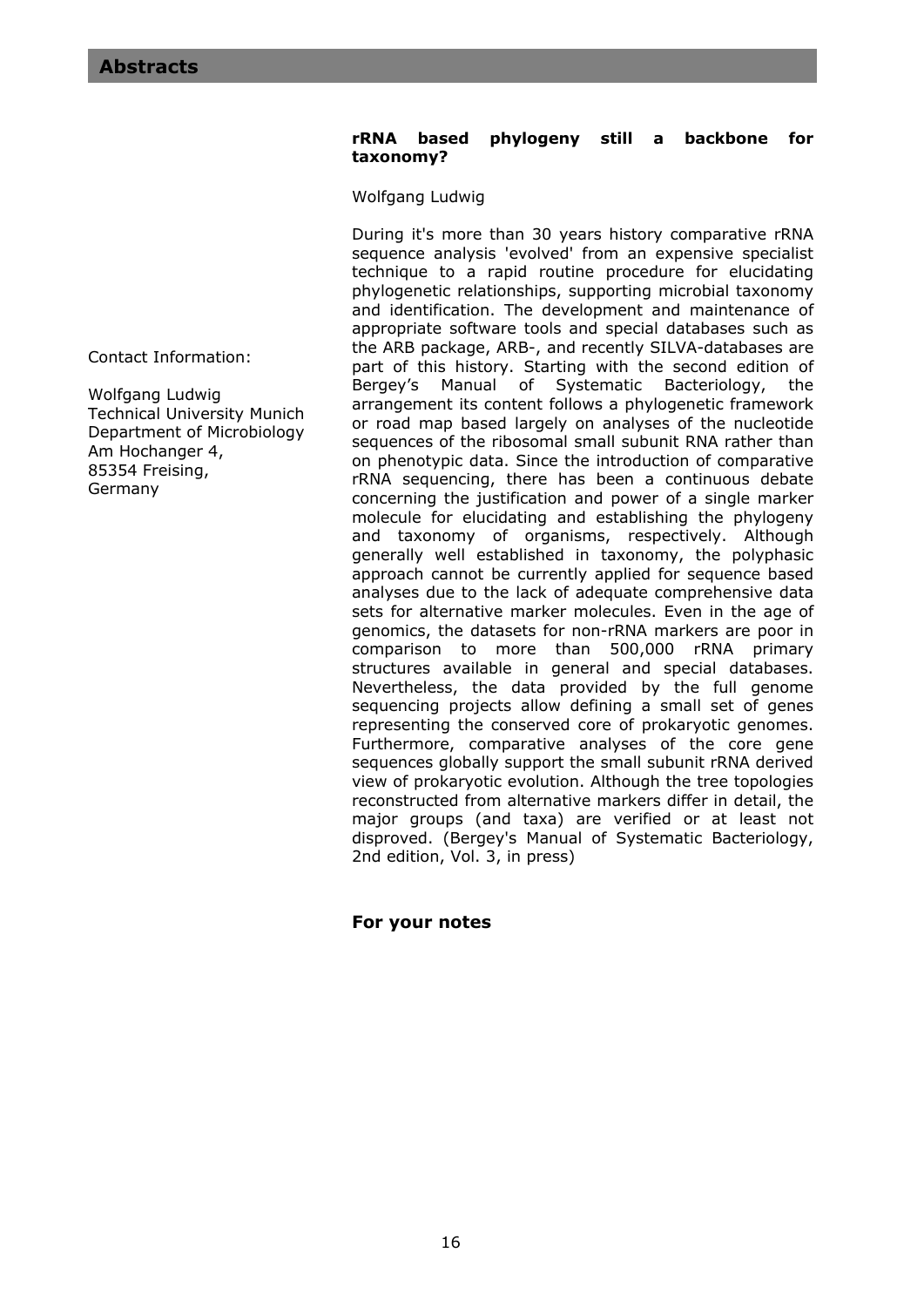# **Algorithms, high performance computing, and challenges for large-scale phylogenetic inference**

Alexandros Stamatakis

Despite the impressive progress that has been achieved with the new generation of Maximum Likelihood (ML) search algorithms for phylogeny reconstruction, the analysis of large, and thus memory-intensive multi-gene datasets, still represents a major computational challenge for phyloinformatics. In the first part of my talk, I will present novel rapid Bootstrap heuristics that have been implemented in RAxML. On average, these rapid BS heuristics are 15 times faster than the standard RAxML algorithm, but yield qualitatively comparable results. In addition, they are between 18 and 495 times faster than competing programs (PHYML/GARLI) while the speed gain increases with alignment size. Coupled with parallelism the rapid BS method opens up new possibilities such as fast evaluation of a large number of alternative alignments for a single dataset or development of experimentally tested bootstopping criteria. In the second part of my talk, I will outline how ML-based inference of large multi-gene datasets can efficiently be parallelized on the IBM BlueGene supercomputer architecture and on mediumsized Linux clusters with fast interconnects. On the BlueGene we obtained a speedup of 890 on 1,024 processors for the largest, in terms of memory footprint, alignment analyzed under ML to date. I will describe how the BlueGene version can be further accelerated by a factor of 50 via integration of the rapid BS procedure and appropriate nucleotide substitution model approximations. This will allow for the computation of a small tree of life with about 10,000 sequences and data from several genes in the near future. Finally, I will address some of the future challenges such as improved models for "gappy" multi-gene alignments and methods for simultaneous alignment and tree building.

# **For your notes**

Contact Information:

Alexandros Stamatakis Technical University Munich Institute for Informatics Boltzmanstr. 3, 85748 Garching, Germany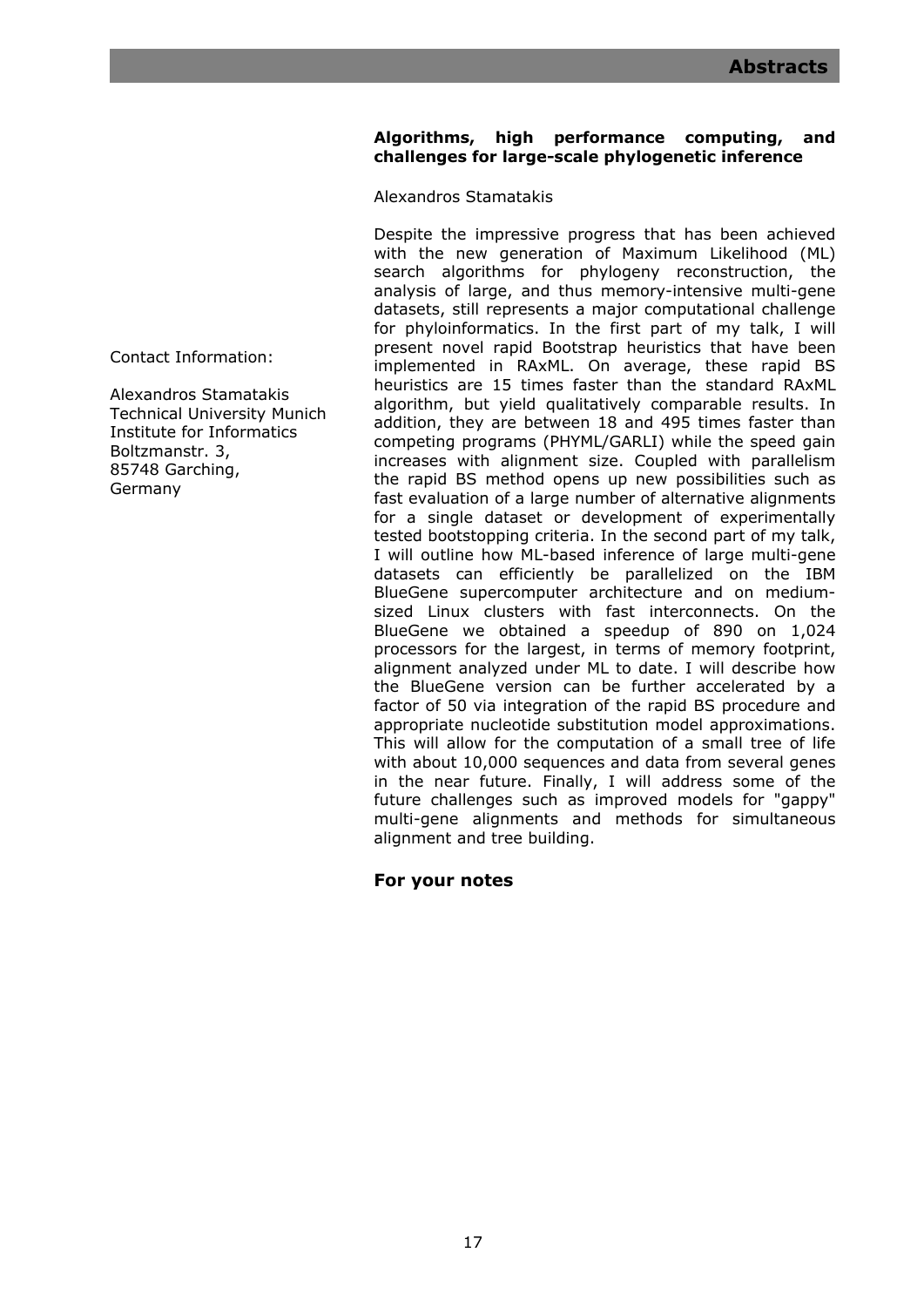## **Harvesting and evaluating diagnostic fruit from a molecular phylogenetic tree – an online approach**

Harald Meier

Current small subunit ribosomal rRNA gene databases cover more than 200,000 full sequences and still grow rapidly. Therefore the search for diagnostic oligonucleotide signatures becomes a more and more computing intensive task. Extremely expensive this process gets when group specific signatures have to be searched for, because the linear increase in the number of sequences causes an exponential increase in the number of potential signature groups.

Due to the development and application of fast heuristics for molecular phylogenetic inference, however, phylogenetic trees can be reconstructed and assembled from large sequence alignments. Generally, the phylogenetic tree is represented as a static graph which allows further visual interpretation such as the phylogenetic relationship of organisms (sequences data) of interest. As shown by the work of Wolfgang Ludwig the SSU rRNA tree can have additional purposes. It represents large sequence collections as a - from a biologist's point of view - meaningfully clustered interactive graph, in order to facilitate further data handling, management and analysis. And even further information, such as the current taxonomy, can be superimposed on the SSU rRNA tree by naming subtrees.

In this talk we will show other applications of the phylogenetic SSU rRNA tree, related with the search for group specific oligonucleotide signatures, their evaluation and representation. Our implementation using web communication technologies will be introduced, and advantages as well as limitations referred to.

# **For your notes**

Contact Information:

Harald Meier Technical University Munich Institute for Informatics Boltzmannstr. 3, 85748 Garching, Germany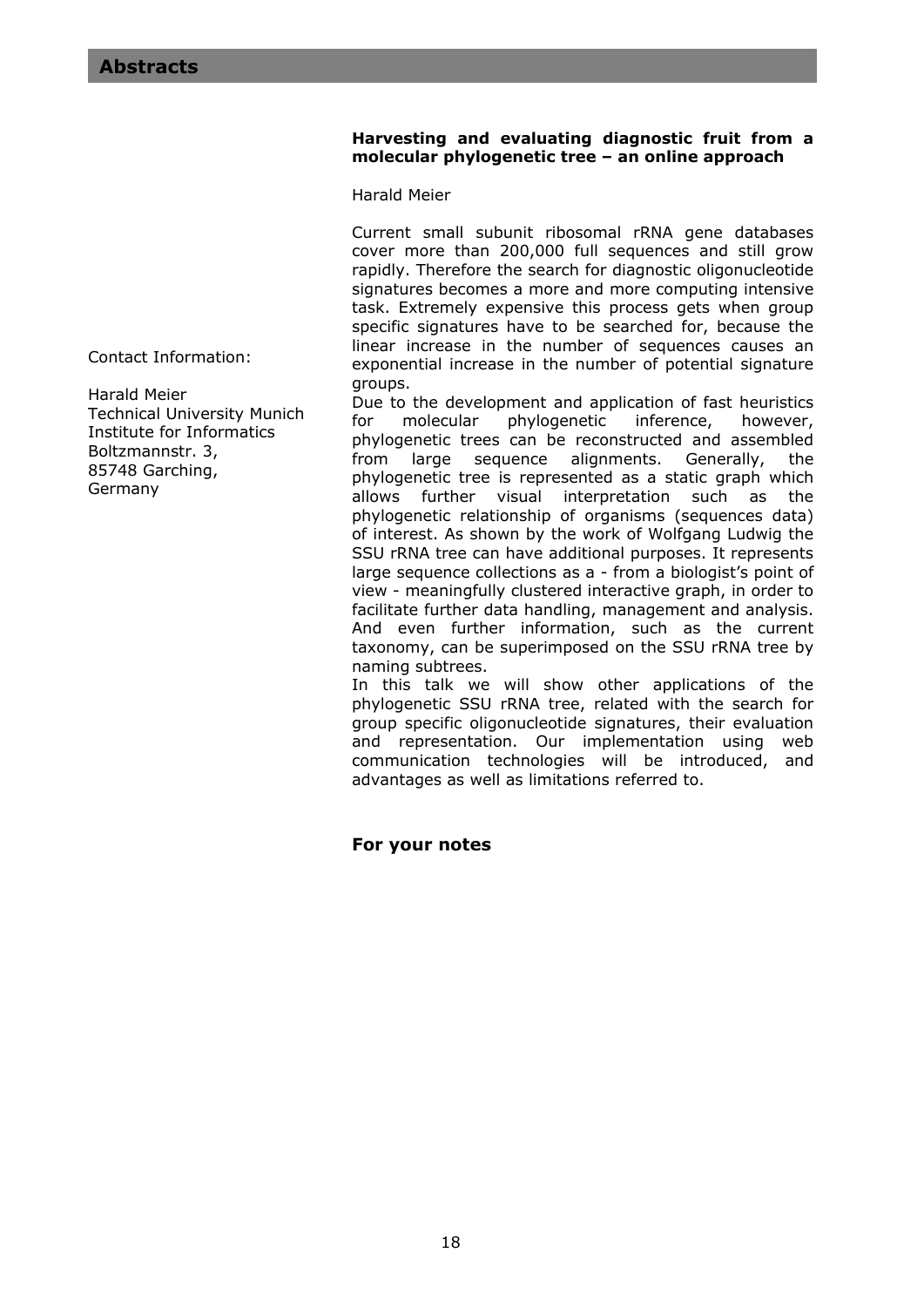# **Generalized regression analysis and spatial predictions: from genes to communities**

Anthony Lehmann

I will present theoretical statistical and ecological backgrounds that led many scientists to choose Generalized Linear Models (GLM) and Generalized Additive Models (GAM) as their favourite tool to model and predict species distribution. I will explore the different steps involved in species distribution modelling from data exploration, model selection, validation and interpretation, and finally spatial predictions. I will present different examples of applications of these methods in terrestrial and aquatic ecosystems. Some insights will be given on how these approaches could be transferred into Oceans metagenomic through the development of OceanDB, an environmental database describing global oceans.

**For your notes** 

Contact Information:

Anthony Lehmann University of Geneva Climatic Change and Climate Impacts 7 Route de Drize, CH-1227 Carouge, Switzerland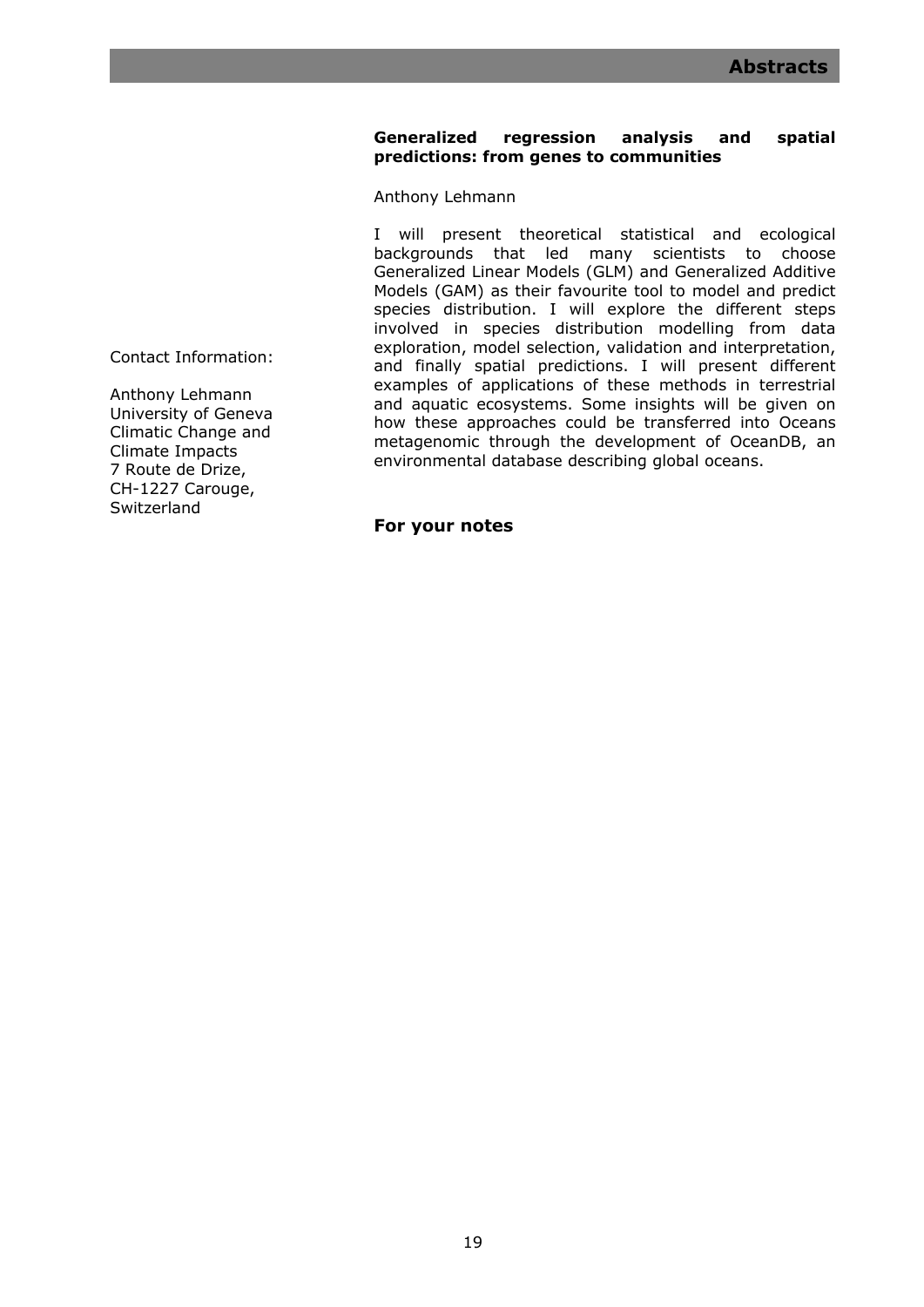Contact Information:

Angélique Gobet Max Planck Institute for Marine Microbiology Habitat Group Celsiusstr. 1, 28359 Bremen, Germany

### **Contextual interpretation of 454 massive tag sequencing data. A case study applied to coastal sediments**

Angélique Gobet, Alban Ramette, Simone Böer, Justus E.E. van Beusekom, Mitchell L. Sogin, Antje Boetius

Coastal areas mainly consist of sandy sediments, but despite the important role of the latter on the recycling of carbon and nitrogen, their microbial ecology is still poorly understood. In this project, multiple environmental parameters (exopolysaccharides, pigments, nutrients, extracellular enzymes, etc.) were measured in sandy sediments over different seasons and the 454 massive tag sequencing approach was applied to obtain a highresolution description of the microbial community composition. The 454-based analyses were compared with those obtained from Automated rRNA Intergenic Spacer Analysis (ARISA), a community fingerprinting tool commonly used in microbial ecology. Multivariate analyses were then applied to test whether an ecological signal could still be obtained from this complex dataset including thousands of sequences and a high number of environmental parameters, and to which extent the ecological description of environmental samples was method-dependent. Simple and constrained analyses were used in parallel on ARISA and 454-generated data and the comparison of sample similarities with both methods showed similar depth-related patterns for the samples. No clear trend of a seasonal (cyclic) or temporal succession was, however, detected. To disentangle the effects of covarying contextual parameters, variation partitioning analyses were applied to both cases. We found that the biological variation could be explained by the covariation of multiple environmental and depth-related factors such as chlorophyll a, nitrates and extracellular enzymes. Preliminary taxonomic analyses based on 454 data showed that the depth-related pattern was resolved at taxonomic levels below the family level and that environmental selection was similar at all taxonomic levels investigated. Overall, this study shows the usefulness of the 454 massive tag sequencing approach in generating high-resolution, primary data that can be further interpreted in their ecological context.

# **For your notes**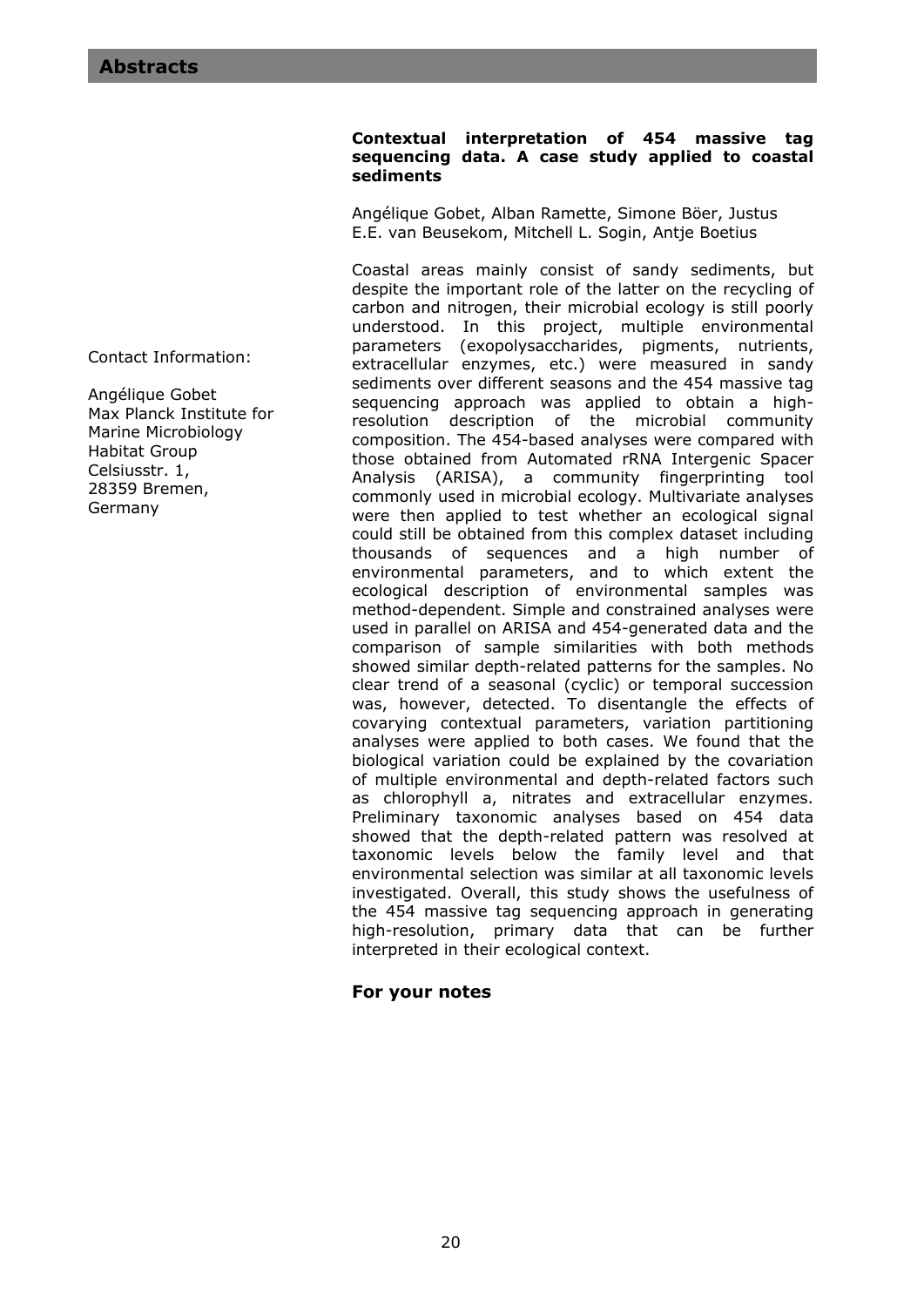# **RAMI, a new tool to characterize and visualize the biogeography of rRNA sequence clusters**

Thomas Pommier

The most common approach to estimate microbial diversity is based on the analysis of rRNA sequences. Typically, sequences are grouped into operational taxonomic units using an arbitrary similarity threshold. This method may fail to adequately identify clusters of closely related sequences, which are important for examining the evolutionary and ecological forces shaping the structure and function of microbial communities. To ease the characterization of these clusters, we developed an integrated tool - RAMI - that discloses the phylogenetic structure of microbial communities. RAMI makes use of the patristic distances (branch lengths) retrieved from tree files produced by most tree reconstruction software to identify clusters of closely related sequences, characterize their structure, genetic variation and relationships. The program computes a number of indices to describe cluster properties that can be used for comparing the phylogenetic structure among communities. We used 16S rRNA gene sequences of several clone libraries constructed from several seawater samples to demonstrate RAMI's ability to efficiently identify and analyze closely related clusters, and to bring a geographic perspective to their occurrence in marine microbial communities. We foresee that RAMI should become an important tool for demarcating genetically coherent, and presumably ecologically distinct groups of organisms in microbial communities

**For your notes** 

Contact Information:

Thomas Pommier Ecosystèmes Lagunaires Université Montpellier II - CC093 Place Eugene Bataillon, 34 095 Montpellier Cedex 5 France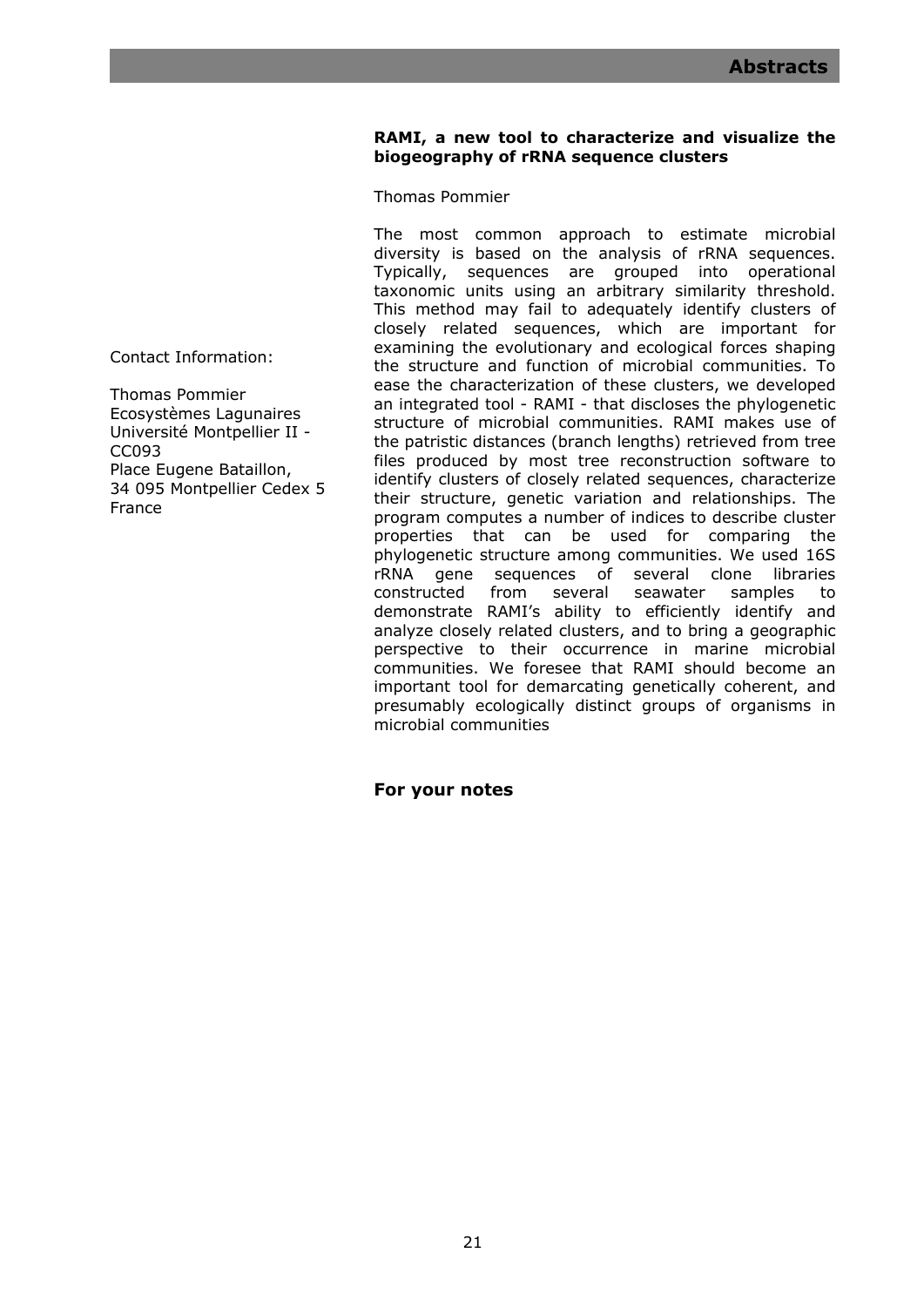### **Analysis of high-throughput sequencing data in their environmental context**

### Alban Ramette

Understanding the ecological and evolutionary forces that shape community composition in natural environments is a key challenge for ecologists. A critical problem that microbial ecologists currently face in their study is not only the need to analyze a large number of samples to obtain meaningful conclusions, but also the need to deal with an ever-increasing number of DNA sequences per sample. Multivariate analyses have long been used in community ecology. They can be readily and fruitfully applied to microbial studies to reduce data dimensionality and to extract the most important sources of variation. Constrained analyses may further be used to relate community diversity patterns to variation of contextual parameters. A new analytical framework will be presented in order to quantify and to test the significance of the structuring factors affecting community diversity at multiple taxonomic levels. By identifying the most significant biological or taxonomic levels that respond to specific environmental factors, the targets of ecological and evolutionary forces may thus be identified. This flexible analytical framework is illustrated on a preexisting 16S rRNA-gene dataset obtained from microbial communities associated with obesity in mice. Using this approach, finer ecological and evolutionary insights could be obtained as compared with traditional statistical tools. Future applications of the strategy are particularly anticipated in ecology, evolution and taxonomy.

# **For your notes**

Contact Information:

Alban Ramette Max Planck Institute for Marine Microbiology Habitat Group Celsiusstr. 1, 28359 Bremen, Germany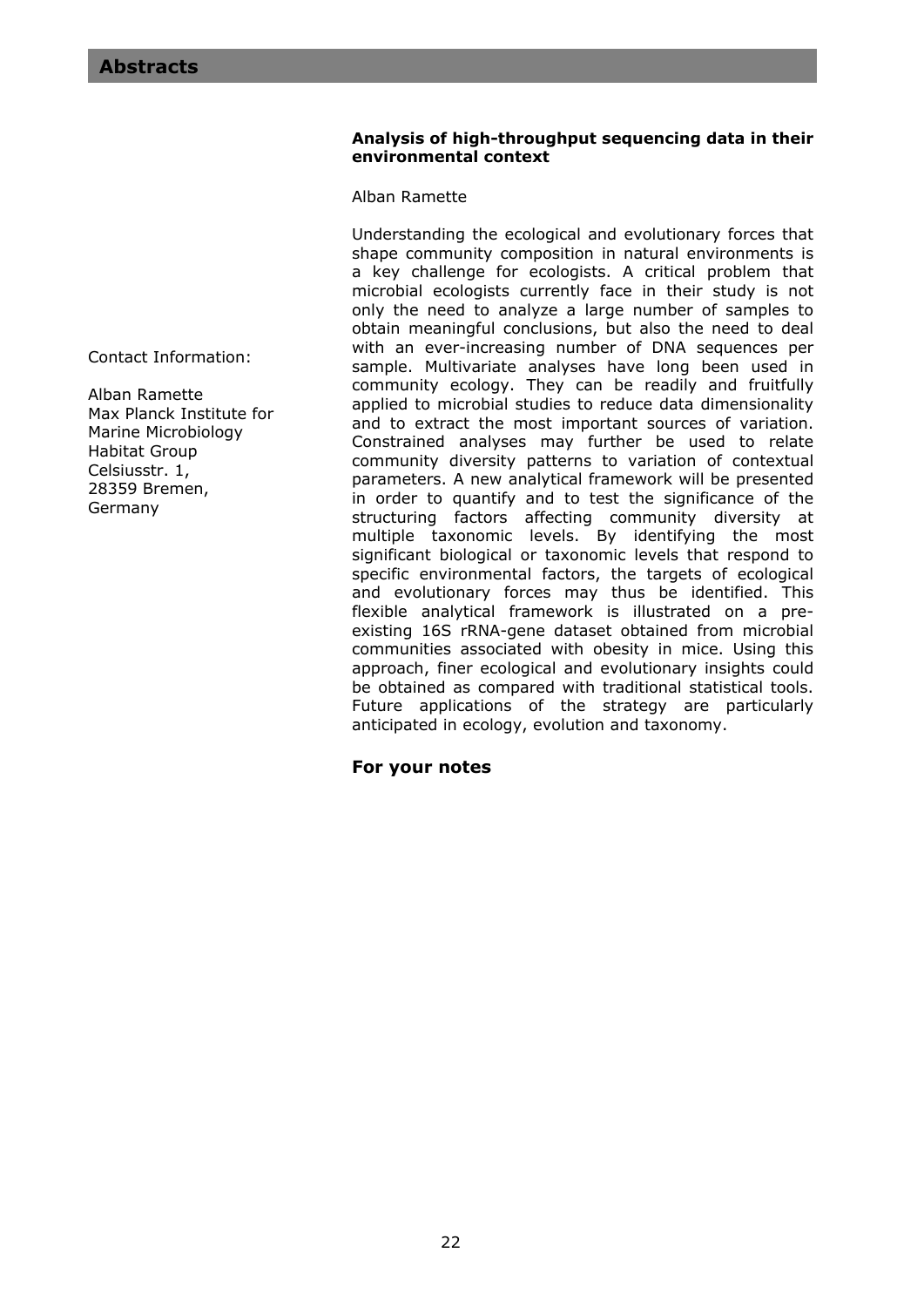# **Massively parallel DNA sequencing and the "Rare Biosphere"**

Mitchell L. Sogin

Based on surveys using rRNA gene sequences as proxies for the presence of a microbe in a sample, we now know that microbial diversity is at least 100-1000 times greater than estimates based upon cultivation-dependent surveys. Yet molecular assays that target nearly full-length rRNA sequences have only captured a fraction of microbial diversity and they rarely provide estimates of relative abundance for different kinds of microbes or operational taxonomic units (OTUs). The promise of discovering new phylotypes has fostered experimental designs where low resolution procedures e.g. restriction fragment length polymorphisms - identify putatively distinct clones for DNA sequencing. This binning procedure comes at the expense of minimizing information about the relative abundance of distinct phylotypes. Typical molecular surveys collect 1000 sequences but these data sets can only describe a small fraction of the  $10^8$  microbes/liter commonly found in aquatic environments (fewer than one per million cells). Dominant populations have masked the detection of lowabundance organisms and some of these may be the most interesting for predicting shifts in microbial population structures in response to ecological change. As an alternative to molecular analyses of cloned PCR amplicons, massively parallel pyrosequencing technology can generate 300,000-450,000 short "tag" sequences from rRNA hypervariable regions in a single run without requiring the construction of clones libraries or preparation of DNA templates. The collection of tags provides a firstorder description of the kinds and relative abundance of distinct OTUs in a microbial community. With this technology we have targeted and compared hypervariable regions V3 and V6. The relative abundance of different OTUs in these data sets varied by more than three orders of magnitude. A relatively small number of tag sequences represent dominant bacterial populations. The vast majority (75%) of the tag sequences are very similar to each other and to entries in the reference database. Underlying the major populations is a broad distribution of distinct bacterial taxa that represent extraordinary diversity. These highly divergent, low-abundance organisms constitute a "rare biosphere" that is largely unexplored. Some of its members might serve as keystone species within complex consortia, others might simply be the products of historical ecological change with the potential to become dominant in response to shifts in environmental conditions that favor their growth. Because we know so little about the global distribution of members of the rare biosphere it is unknown if they represent specific biogeographical distributions of bacterial taxa, functional selection by particular marine environments, or cosmopolitan distribution of all microbial taxa – the "everything is everywhere" hypothesis.

Contact Information:

Mitchell L. Sogin Josephine Bay Paul Center Marine Biological Laboratory 7 MBL Street, Woods Hole MA 02543, USA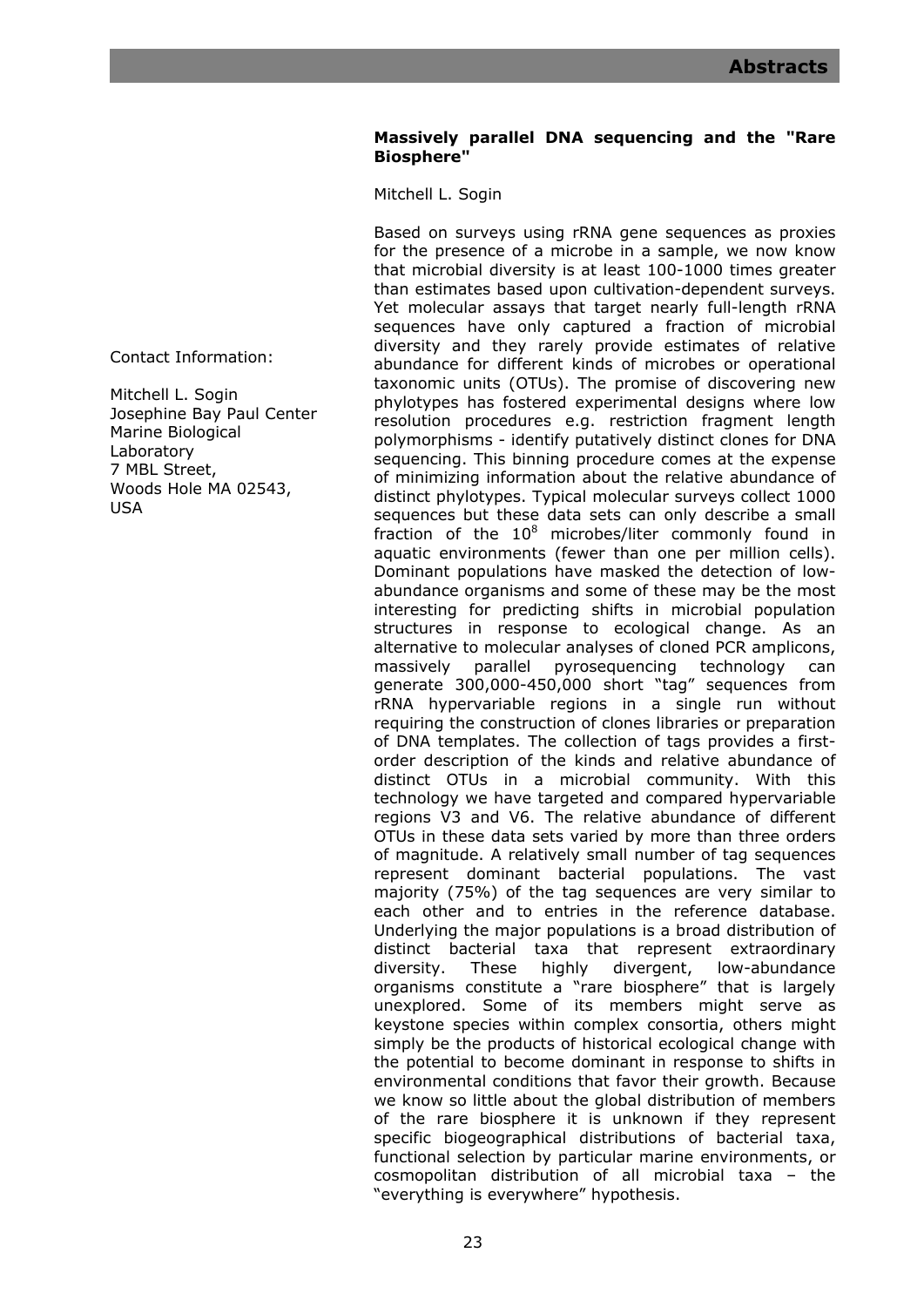# Contact Information:

Freek T. Bakker National Herbarium Nederland Wageningen University Biosystematics Group Room #2002 Wageningen UR Gen.Foulkesweg 37, 6703 BL Wageningen, The Netherlands

### **Global standardization & implementation of DNA barcodes: the CBOL perspective**

Freek T. Bakker

In eukaryotes, mitochondrial encoded cox1 has been the region of choice in most DNA barcoding approaches so far (i.e. vertebrates, Lepidoptera). Although standardization (procedures, data quality) and global implementation is crucial to any DNA barcode effort, it is becoming clear that alternative and additional clade-specific barcode regions are needed for overall success. For instance, fungal and nematode DNA barcoding is largely based on rDNA, whereas for land plants multiple regions from the plastid DNA will be used for effective DNA barcoding, and for various protist clades region selection is still in its infancy. Practical/technical considerations in barcode region selection are paramount: i) ease and feasibility of PCR amplification, especially from degraded material, ii) species-level DNA sequence divergence encountered, and iii) the universality of primers used to amplify the barcodes. But structural aspects of the region proposed (length variation), reproductive biology of its target clades, as well as its possibility of matching 'unknowns' to a growing reference library are considered equally important. In order to harmonise & streamline barcode region selection as much as possible CBOL designed guidelines, and several non-CO1 DNA barcode regions are expected to be proposed to CBOL's Science Advisory Board soon. Once agreed upon, newly adopted regions can then receive the BARCODE keyword in GenBank.

# **For your notes**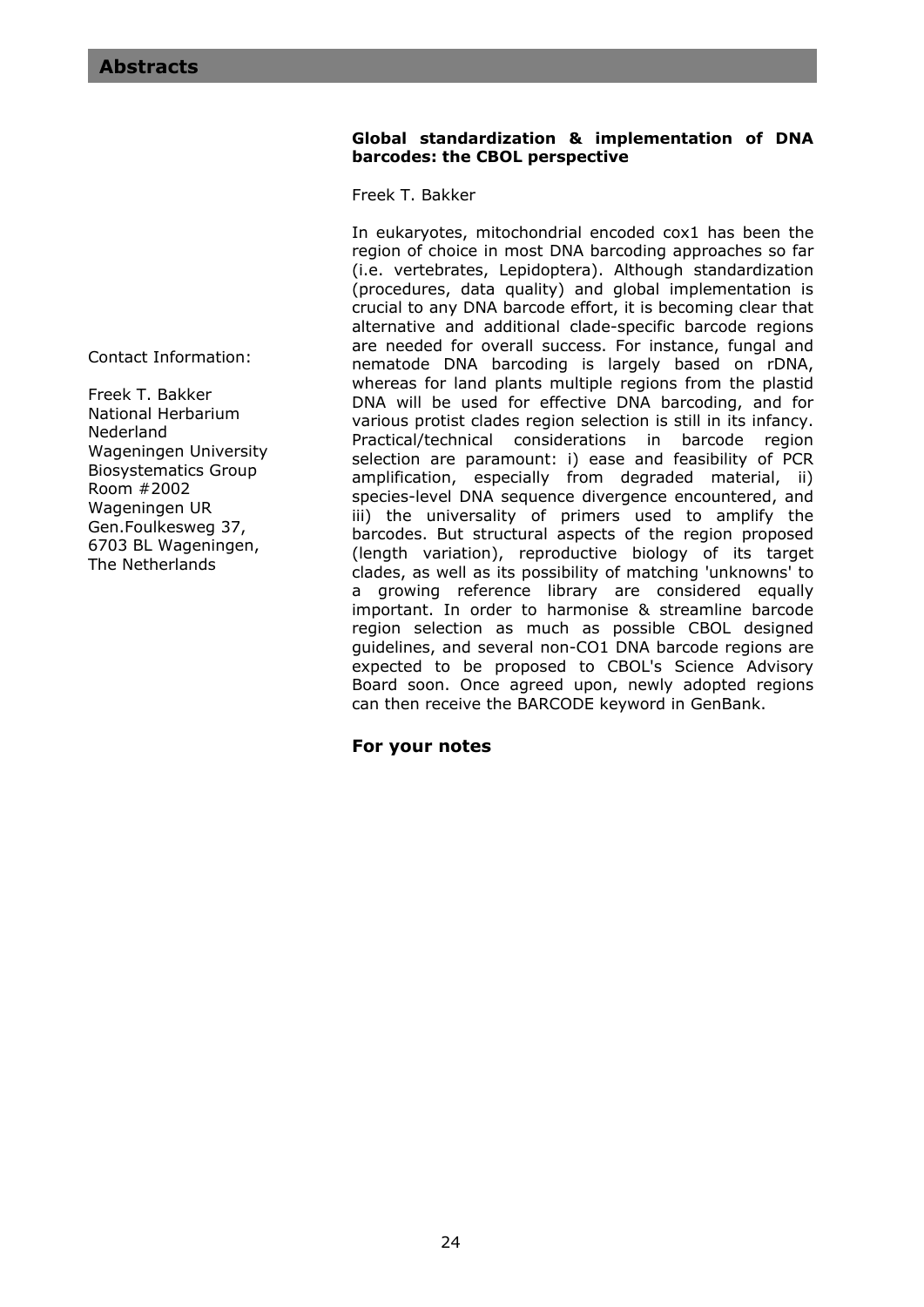# **Fluorescent-oligonucleotide probing of whole cells for determinative, phylogenetic, and environmental studies in microbiology**

Rudolf Amann

The ribosomal RNA (rRNA) approach to microbial evolution and ecology has become an integral part of systematic and environmental microbiology. Large database exist that encompass not only the 16S rRNA sequences of almost all validly described bacteria and archaea, but also 100 times more "environmental" 16S rRNA sequences of yet uncultured microbes. The 23S rRNA and also the internal transcribed spacer (ITS) are other high copy number targets for sequence-based identifications. With appropriate software tools rRNA-targeted oligonucleotide probes with defined specificities can be designed in a directed way. When such probes are labeled with fluorescent dyes or horseradish peroxidase they can be used to identify single microbial cells by fluorescence *in situ* hybridisation (FISH) directly in complex environmental samples. An update on methodological aspect of whole cell rRNA-probing will be given including possibilities to identify small bacterial cells in oligotrophic environments by catalyzed reporter deposition (CARD)- FISH. With optimized methods and proper controls the FISH technique can yield reliable identifications and exact cell numbers, biomasses as well as spatial distributions for phylogenetically defined populations.

FISH can also be combined with other methods thereby linking identity and function on a single cell level in complex microbial communities.

**For your notes** 

Contact Information:

Rudolf Amann Max Planck Institute for Marine Microbiology Department of Molecular Ecology Celsiusstr. 1, 28359 Bremen, Germany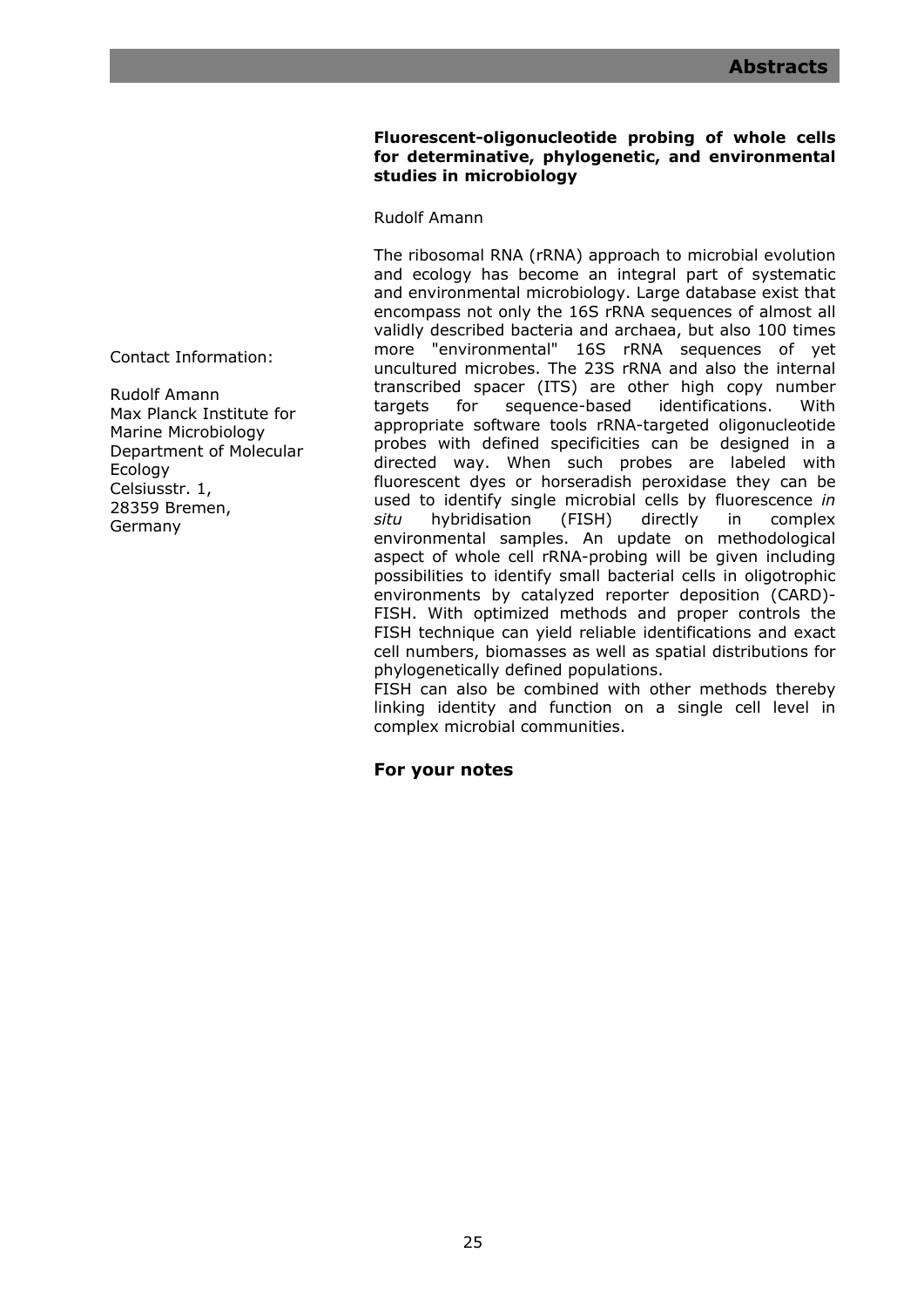#### **Analyzing microbes after their last meal: Raman microspectroscopy of isotope-labelled cells and nucleic acids**

Alexander Loy

Life on our planet is dominated and maintained by bacteria and archaea, most of which refuse to be cultivated in the lab. Cutting-edge technologies, which base on substrate-mediated isotopic labelling and subsequent molecular analysis, nonetheless enable us to decipher the identity and physiology of these yet uncultivated microbes. In my talk, I will introduce Raman microspectroscopy combined with fluorescence in situ hybridization as a new tool for single-cell analysis of individual community members and summarize progress on developing a Raman microspectroscopy-based stable isotope microarray method for highly parallel structurefunction analysis of complex microbial communities.

**For your notes** 

Contact Information:

Alexander Loy University of Vienna Department for Microbial Ecology Althanstr. 14, A-1090 Vienna, Austria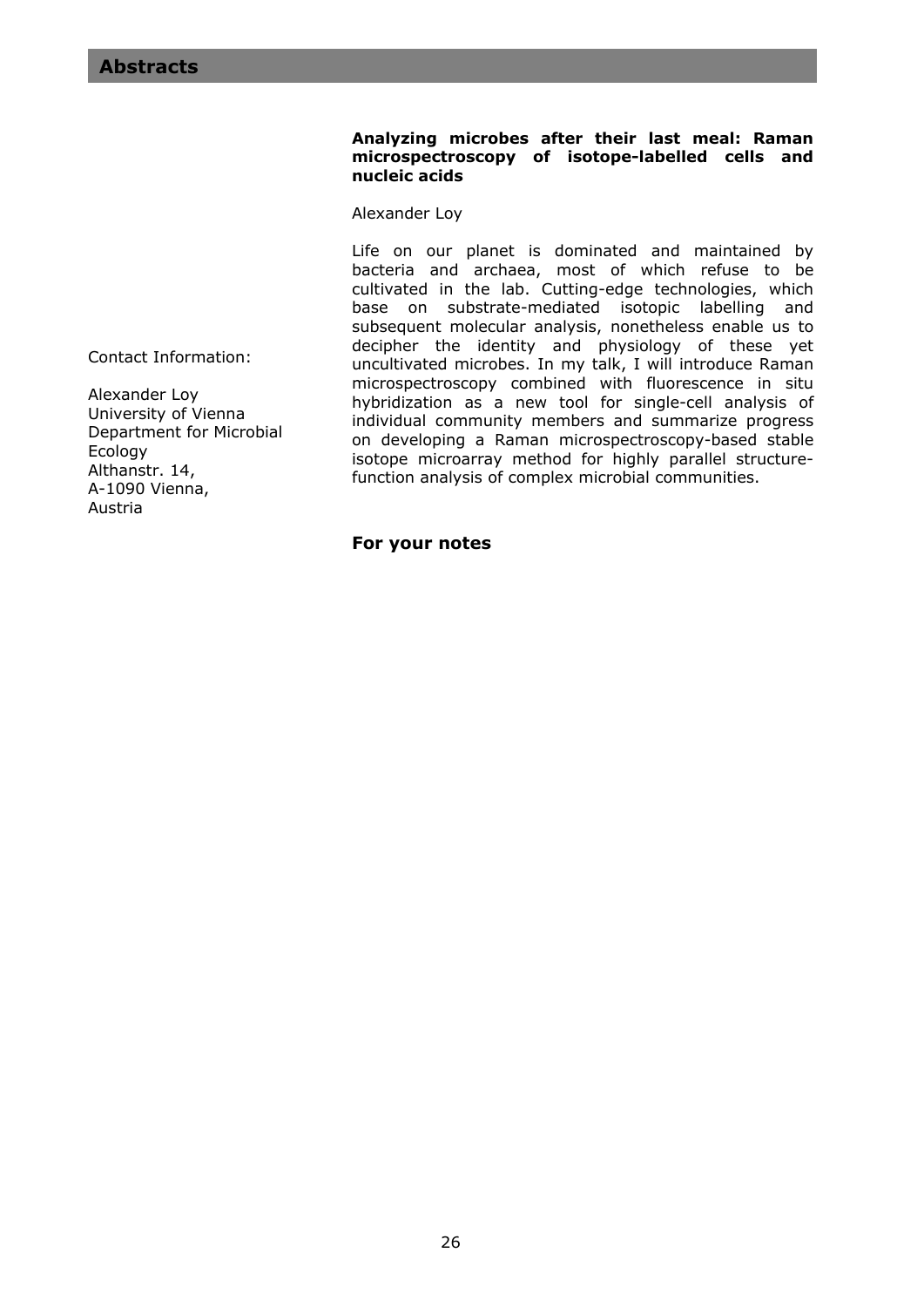# **Oligonucleotides: Insights in synthesis, purification and modifications**

Barbara Pohl

Oligonucleotides are used in a tremendous number of different applications, methods, and analyses. Mostly, however, they are not the main topic of the research, but an important tool to investigate very diverse questions.

In this light it is surprising that the common knowledge about synthesis and purification of oligos is rather low. Here insights are given into the principles of oligonucleotide synthesis and its possibilities and limitations. The necessity for purification is explained and how to choose from the variety of offered purifications the most suitable for a given application.

Finally the special features of modified oligonucleotides are shortly outlined, with a focus on dye- and HRP-labelled oligos.

**For your notes** 

Contact Information:

Barbara Pohl biomers.net GmbH Söflinger Str. 100, 89077 Ulm, Germany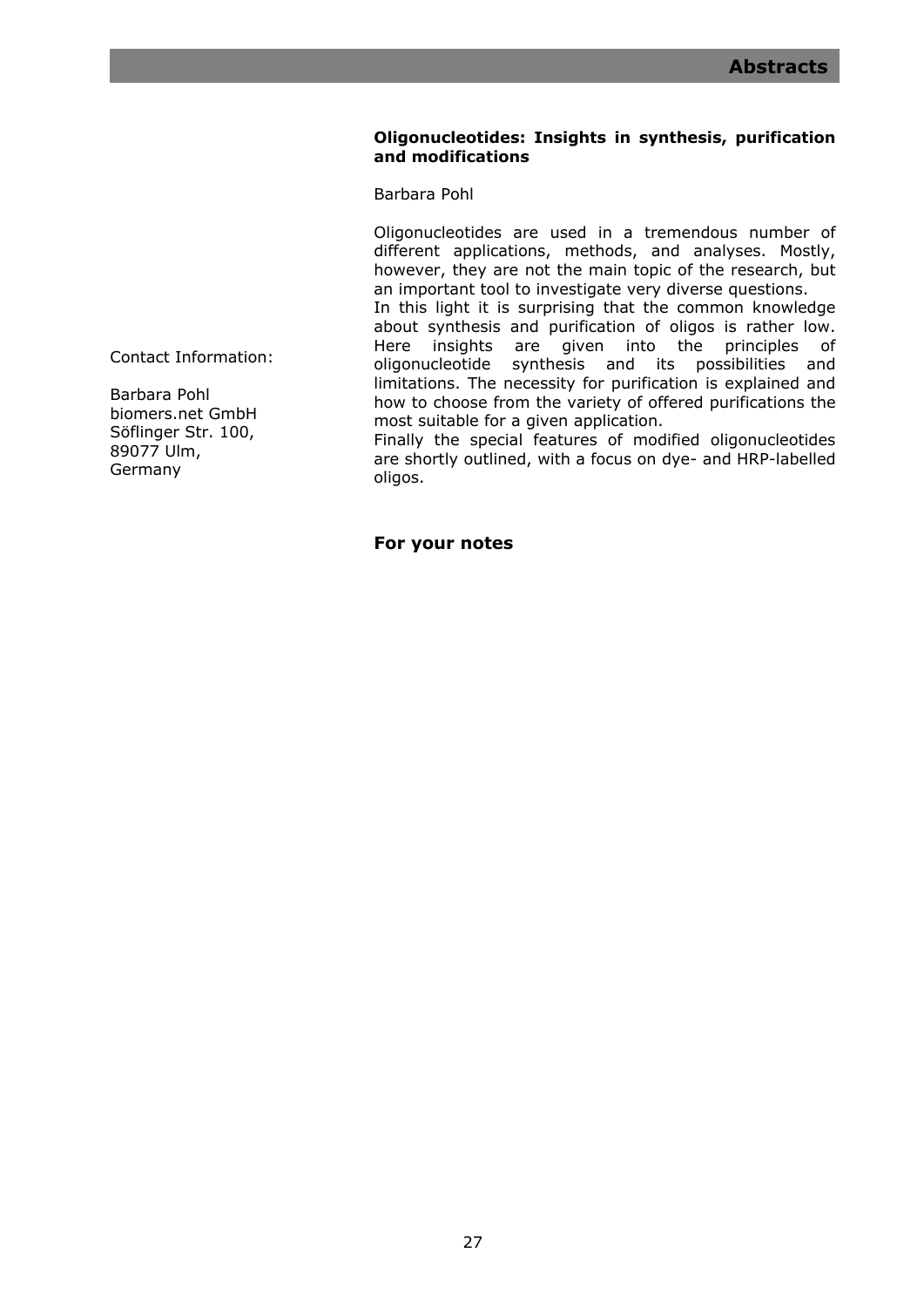# **Traditional and future scopes of image analysis in cell Biology**

Wolf Malkusch

In 1852 Rudolf Virchow based the Cellular Pathology and therewith the modern medicine with his statement: "each cell originates from another cell". But already in the 17th century the Protozoology started with Antoni von Leeuwenhoek, which indirectly was the headstone of the modern Cytology. Microscopes developed later on are using up to today a two step magnification. In the 19th century Ernst Abbe defined the Numerical Aperture for an objective. Since that time science is keen to reach the limits of the resulting resolution, or meanwhile even to exceed them. Using optimized condenser settings, immersion objectives, immersion fluids we managed to come quite close to the theoretical barrier.

Investigations with high resolutions needed stained specimen, which mostly could not be performed with live cells. New methods helped in the 20th century, such as the Phase Contrast (Frits Zernike) or the Differential Interference Contrast (Georges Nomarski). Discovering the GFP and its derivatives end of the 20th century we got the fluorescence labels that finally could be used in living cells. Using suitable antibodies the fluorochromes can be targeted to cell components, and visualized in a fluorescence microscope.

This immediately produced new requirements for the illumination regarding the spectra and switching speed in order to visualize interactions between proteins. Currently the development is entering a completely new area using Lasers (LSM) and LEDs (Colibri). The increasing acquisition speed of CCD cameras and the computer speed for the control and processing widely opened the doors to reach the theoretical resolution limits. For the wide field microscopy 3D deconvolution and structured illmination (ApoTome) offer new approaches to increase the resolution. Using total internal reflection fluorescence (TIRF) microscopes the theoretical resolution limit can already be reached, and new methods such as 2 photon microscopy, selective plane illuminations microscope (SPIM), stimulated emission depletion (STED), and Array Tomography let us hope for advancing in ranges below 50 nm resolution.

# **For your notes**

Contact Information:

Wolf Malkusch Carl Zeiss Imaging Solutions GmbH Product Management Biomed Zeppelinstr. 4, 85399 Hallbergmoos, Germany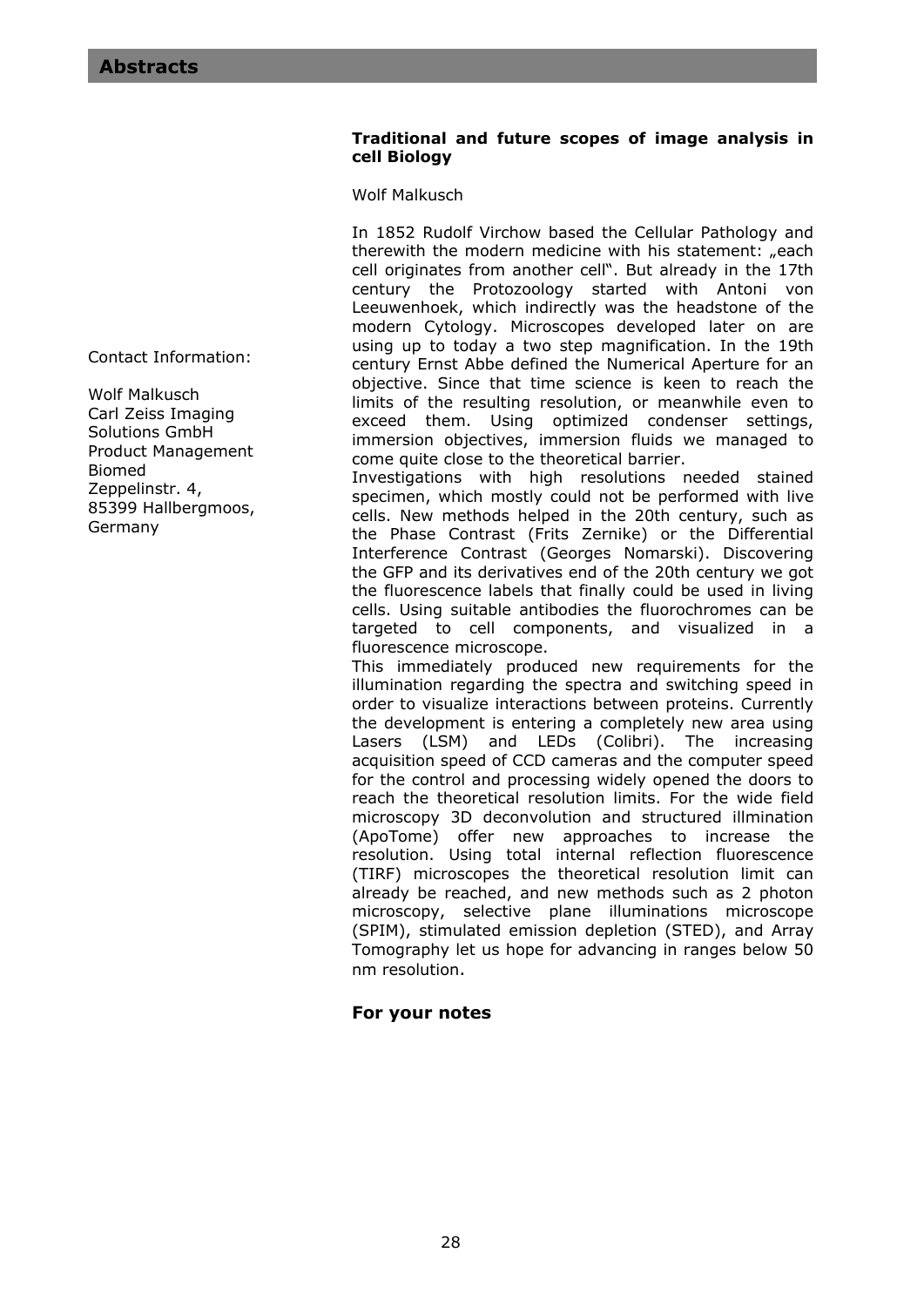# **The Census of Marine Life in Europe**

Pedro Martinez-Arbizu

The global Census of Marine Life project is a 10-year initiative in which it intends to assess and explain the diversity, abundance and distribution of marine organisms in the world's oceans; looking at the past, present and future. More recently, National and Regional committees (NRICs) were developed with the aim of undertaking more regional investigative science. The European Census of Marine Life (EuroCoML) is one of these twelve NRICs. In its role as an NRIC, EuroCoML supports both the International Scientific Steering Committee and Secretariat with regards to the management and promotion of international CoML. EuroCoML has been operational for almost 3 years. During this time, the project office and its two committees; the Executive and Scientific Steering committees, have had a number of key objectives: To expand partnerships and coordination with relevant European programmes and organisations, also in tandem with the general growth of the CoML; To increase participation in CoML projects where untapped potential remains; To improve marine taxonomy and species data in European waters;To improve biodiversity and ecosystem information for applied resourcemanagement in waters where European nations hold a major influence;To increase stakeholder awareness of marine biodiversity through education and outreach activities. This workshop on Ribosomal RNA technology is just one of several workshops that EuroCoML has funded. Others include invasive species in European waters,

environmental modulation of Biodiversity and Ecosystem dynamics as well as a workshop to track predators in the Atlantic. The outcomes of these workshops are, scientists committed to developing proposals to undertake largescale investigations in European waters with the overall aim of contributing to the global CoML initiative. The international CoML is approaching the main phase of synthesis and summary as it approaches one decade of operation. Europe has much to celebrate in this remarkable programme.

# **For your notes**

Contact Information:

Pedro Martinez-Arbizu DZMB Forschungsinstitut **Senckenberg** Südstrand 44, 26382 Wilhelmshaven, Germany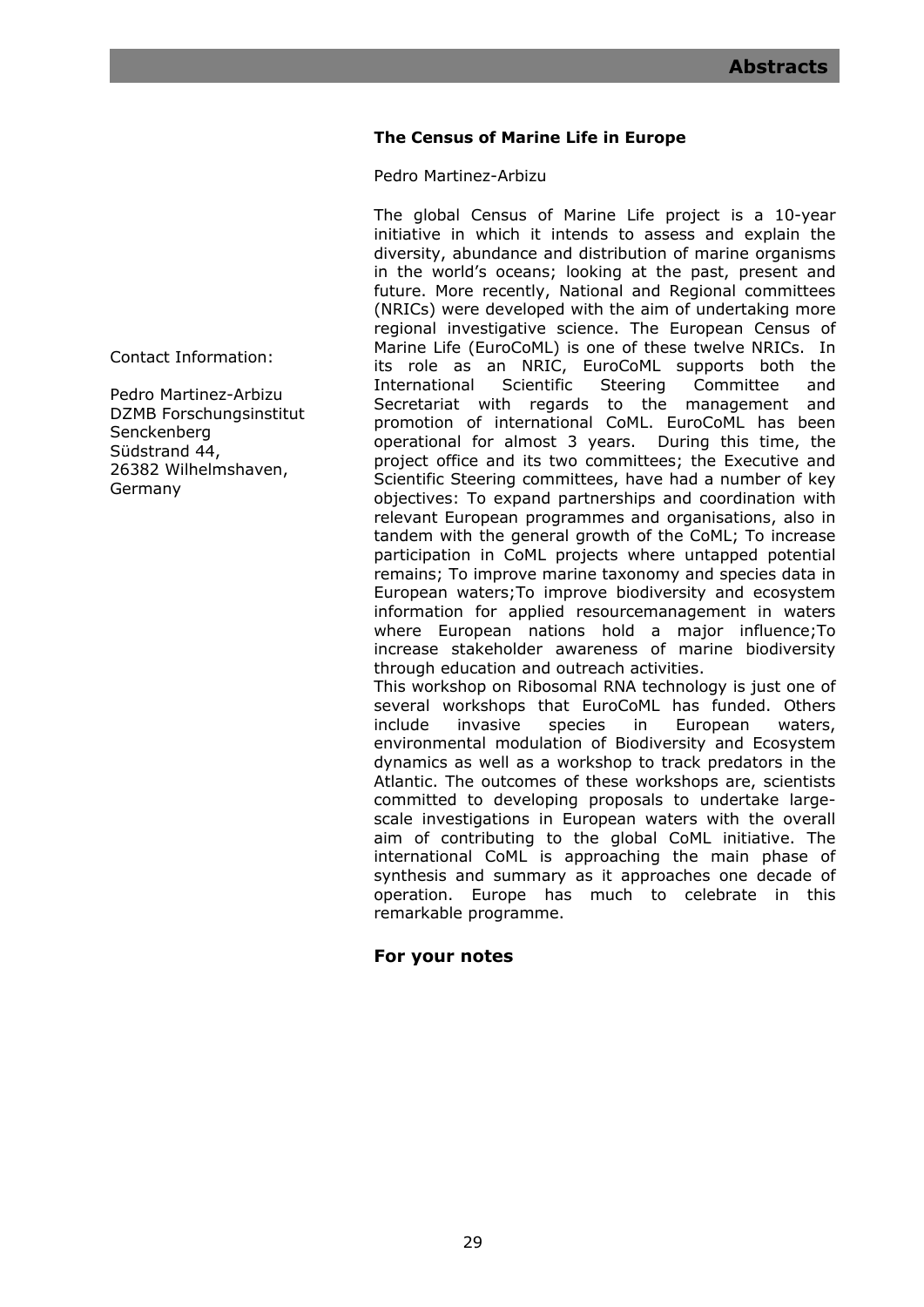Contact Information:

Erko Stackebrandt & Sylvie Cousin DSMZ Deutsche Sammlung von Mikroorganismen und Zellkulturen GmbH Inhoffenstraße 7b, 38124 Braunschweig, Germany

## **Working in the underbrush: the limitations and potential of short rRNA sequences generated in diversity studies**

Erko Stackebrandt & Sylvie Cousin

The use of complete rrn sequences for proper phylogenetic analyses and species description of novel type strains is acknowledged. Nevertheless, short 16S rRNA gene sequences are informative in a first and rapid assessment of the taxonomic position of pure cultures and composition of environmental communities, as well as in the identification of DGGE/TGGE band patterns, which do not offer an alternative. Sequences used on MLST are generally significantly smaller than the respective full length genes. For a laboratory with no access to a strong bioinformatics group, the decision to use sequences of less than  $\sim$  1000 bp is not always due to costs, but more so to the exemption of sequence assembly and, in the absence of an automatic alignment alternative, to time. The use of the latter alternative requires absolute trust in the outcome of the resulting taxonomic affiliation as crosschecks are not part of the algorithm. Working decades with manual alignments the choice to switch to an automatic alignment system will only be done in case of the availability of a genuine automatic alternative or, when - in case of a huge number of sequences to be aligned - manual alignment is not an option.

In a recent environmental study the taxonomic affiliation of more than 5.000 partial 16S rRNA genes sequences of strains and clones needed to be evaluated. Initial BLAST analysis of about 1.800 cultures indicated moderate to high similarities with described species. The results of the phylogenetic positioning of sequences of length  $\sim$  450 bp of the automated Greengenes/SINA/ARB systems allowed the comparison of phylogenetic position with BLAST similarities. Despite a high degree of correlation some disturbing discrepancies were noticed which may remain undetected in the absence of better knowledge, falsely mirroring phylogenetic novelty. This lecture will highlight some cases of extreme differences between <99% BLAST affiliation of sequences with type strains of species and their vastly different position (spanning phyla) in trees generated on the basis of automated alignments. This phenomenon is not novel to ARB users and informaticians who recommend the use of full length 16S rRNA sequences. At least for a pre-screening of novelty and rapid identification short sequences are still a valuable source of information. The community of users would welcome a solution which would allow them to properly place short sequences alongside full sequences for the sake of retrieving a maximum of taxonomic information.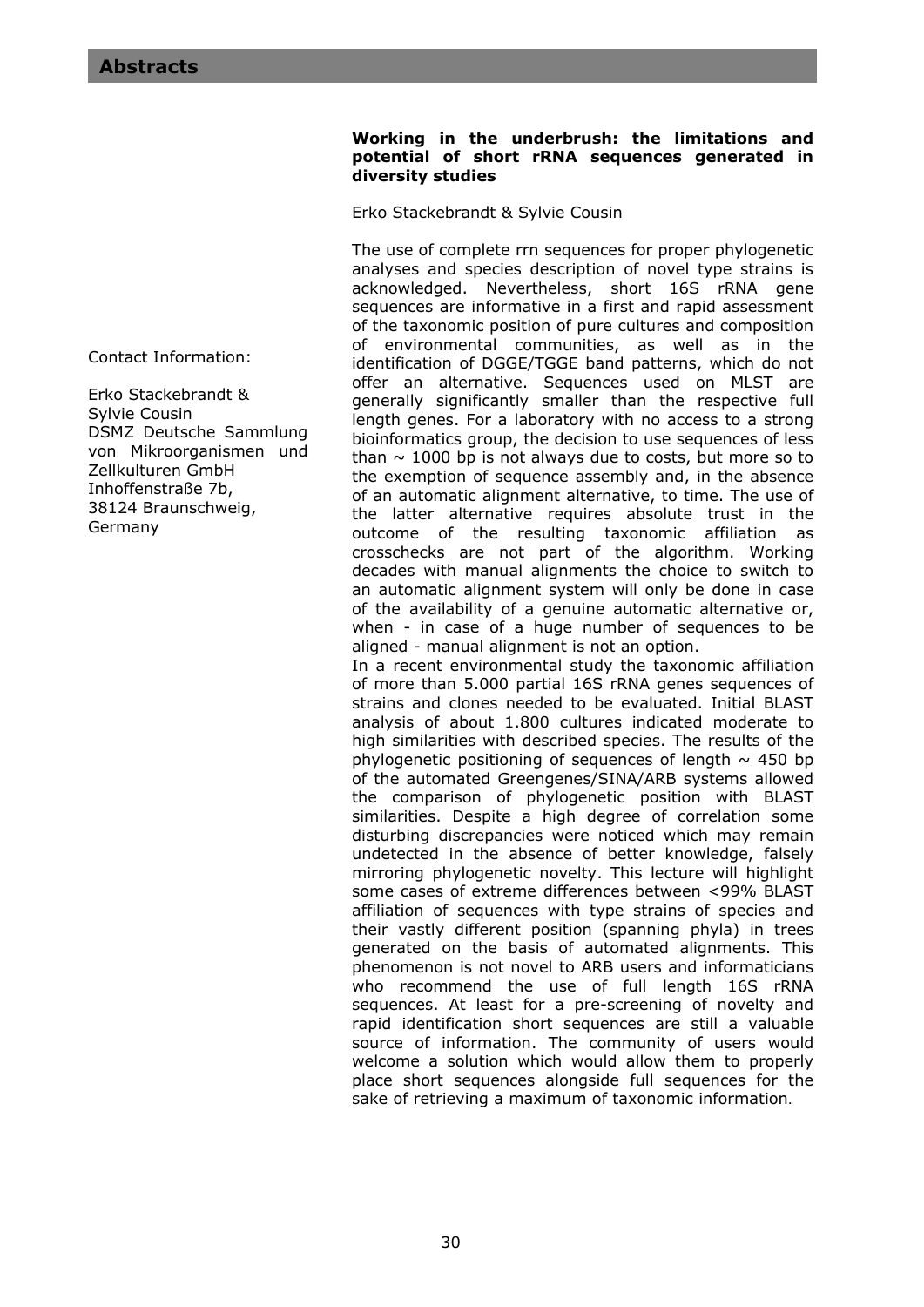# **Nitrification: Phylotype versus ecotype revisited**

David A. Stahl

Many early molecular studies of microbial distribution were based on the use of group-specific DNA probes targeting selected phylogenetic groups. The rational of this approach was primarily twofold: 1) expense – available technology could not serve for highly resolved analyses of individual species and 2) the assumption that natural coherence (phylotype) in some way reflected physiology and ecology. In turn, early studies also focused on functional assemblages showing reasonable association between phylotype and function (ecotype). Such assemblages included ammonia oxidizers. sulfateassemblages included ammonia oxidizers, reducers, and methanogens. One consequence of this approach to "molecular ecology" was an early focus on defined assemblages, with the possible exclusion of other functionally significant groups. This presentation will discuss some aspects of the history of probe-based studies, their relevance to the discovery of novelty (using the ammonia oxidizing *Archaea* as an example), and future applications of this general methodology.

**For your notes** 

Contact Information:

David A. Stahl University of Washington Department of civil and Environmental Engineering 302 More Hall, Box 352700 Seattle, Washington 98195, USA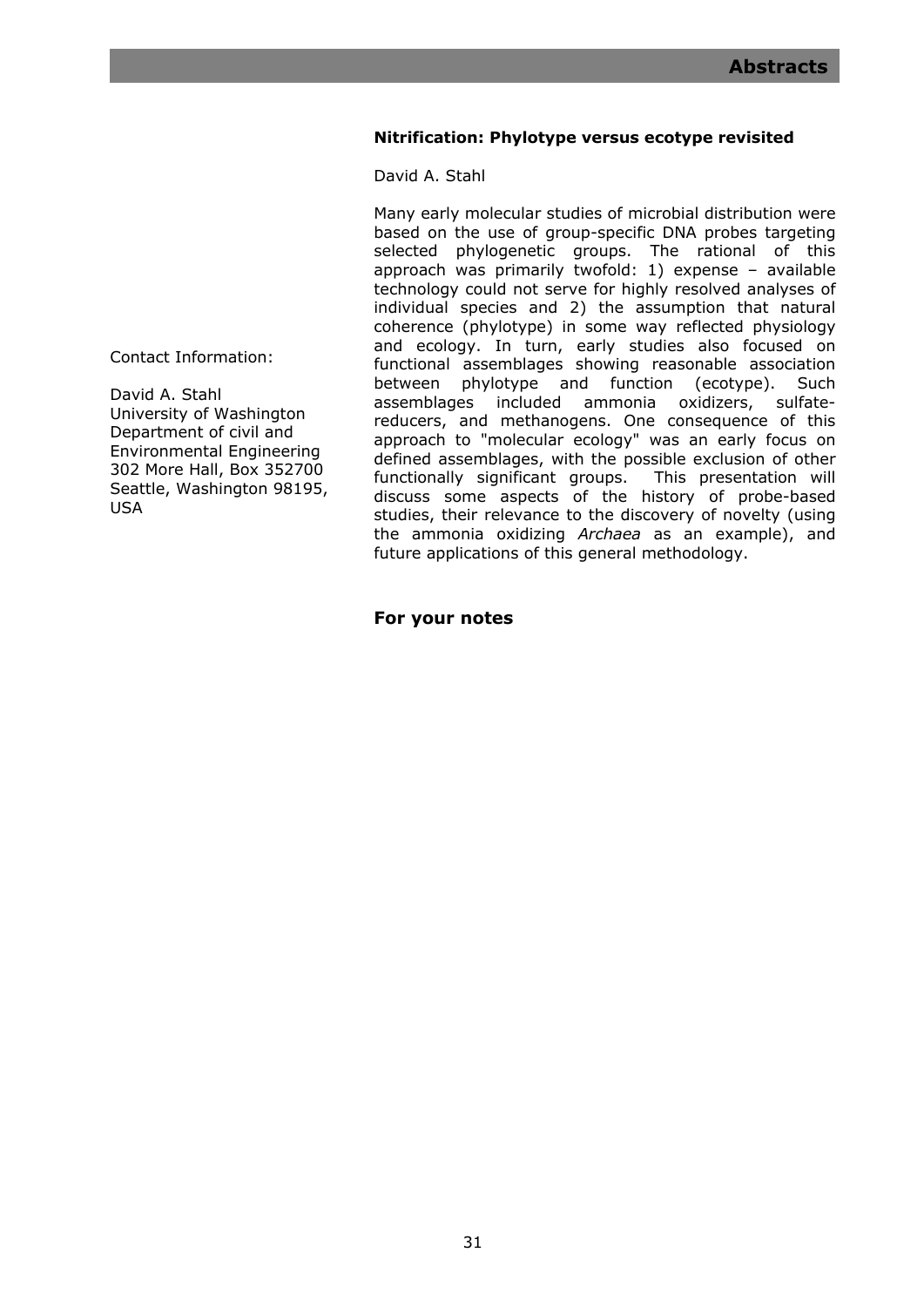# **The Living Tree Project**

Ramon Rossello-Mora

Comparative sequence analysis of 16S rRNA genes provides a stable framework for the reconstruction of putative phylogenetic relationships of bacteria and archaea. The ribosome small subunit gene sequence (SSU) is generally used as a basic genetic information for any new taxon classification. This applies as well to the species category despite its lack of resolution at this level. Since molecular phylogeny was applied for the classification of prokaryotes, almost all new descriptions are accompanied with the rRNA gene sequence of the type strain of the species. We are currently in an extraordinary phase of development in the field of prokaryote taxonomy due to an enormous amount of new species descriptions. Just in year 2007, 614 new species were classified representing about 8.16% of a total of 7,521 validated at that date. In parallel, the information content of gene primary sequence databases is as well exponentially growing, with a current doubling rate of 18 months. In January 2008 out of the 109,626,755 gene entries in EMBL release 93, 1,200,423 were attributable as ribosomal RNAs gene sequences. However, just 20,754 were obtained from pure cultures grown in the laboratory, and 9,889 of them corresponded to sequences assigned to type strains (according to SILVA release 93). However, looking closer at their entries, one can easily find mistakes in strain assignation and nomenclature, as well as low sequence qualities. In addition, many species count with more than a single sequence, often with differences in their length and quality. Both facts make the achievement of a reliable tree compiling all hitherto classified species very difficult. Together with the journal "Systematic and Applied Microbiology" we are currently undergoing the "The Living Tree" project in order to provide a reliable tree, primarily gathering all classified type strains. Our intention is to reconstruct and make public an actualized tree at least two times a year, together with the complete alignment. For this, we are currently comparing and sieving all putative entries in the SILVA SSURef database for reference sequences according to the validated species listed in www.bacterio.cict.fr. For the 6,800 type strain sequences selected so far, the alignment was improved and tree reconstruction using maximum likelihood algorithms was started. The criteria of the sequence selection process and a preliminary tree will be detailed during the meeting.

Contact Information:

Ramon Rossello-Mora Mediterranean Institute for Advanced Studies Esporles, Palma de Mallorca, **Spain**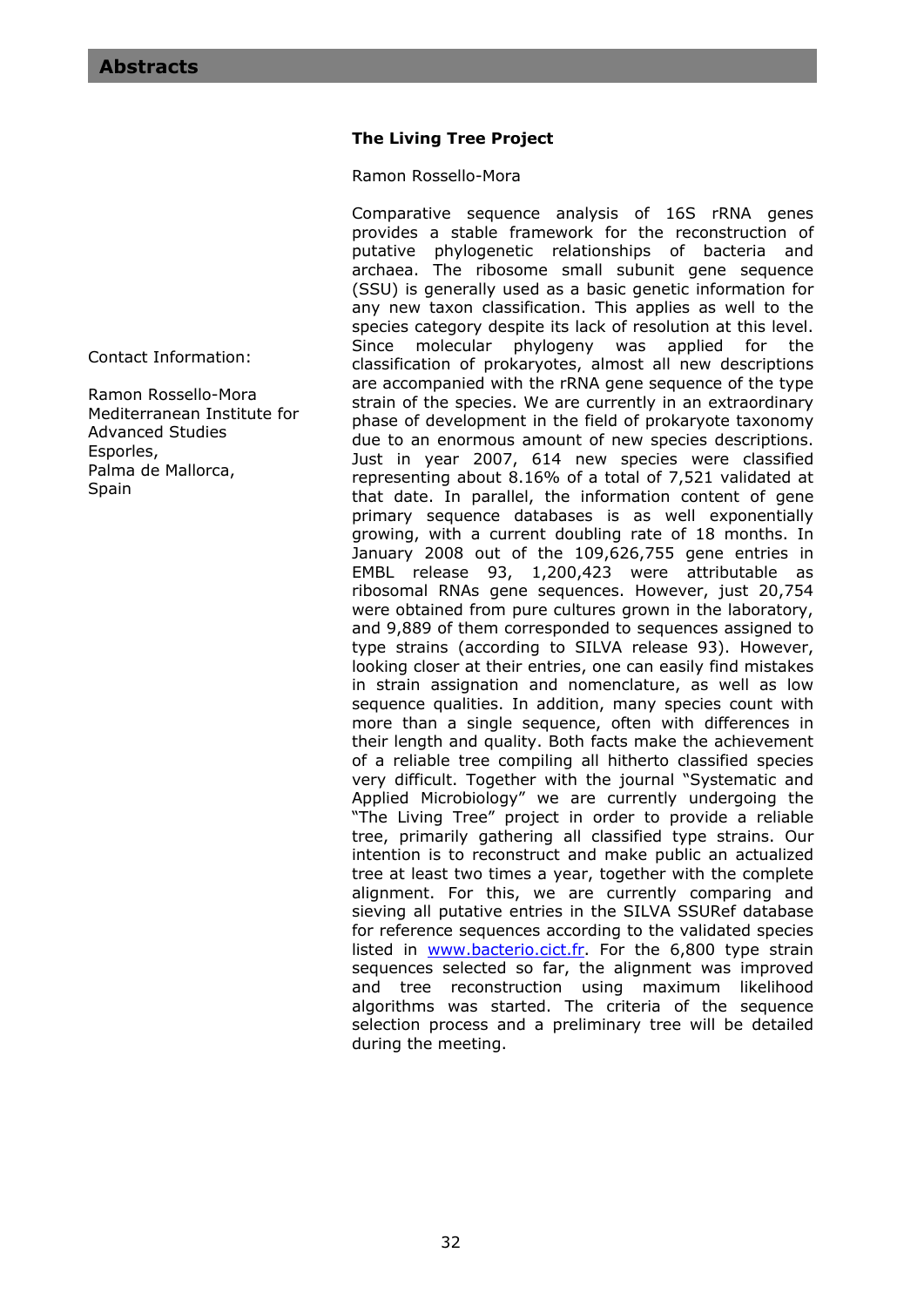### **Natural variation among ecotypes of the SAR11 clade**

Stephen Giovannoni

The heterotrophic alphaproteobacterial clade SAR11 accounts for approximately 25% of microbial plankton cells in the ocean surface layer, and may exceed 50% of the cells in temperate ocean gyres during the summer, making it a key to understanding the marine carbon cycle. Despite its high representation in environmental DNA from oceanic sites, early efforts to assemble SAR11 genomes from metagenomic data were confounded by very high sequence diversity. Complete genome sequences determined from three *candidatus* Pelagibacter ubique strains supported partial assemblies of metagenomic data and provided insight into natural variation in SAR11 genomes, supporting the hypothesis that genome streamlining has been an important factor in the evolution of SAR11 genomes. Extraordinarily high allelic variation and genome rearrangements appear to mask the conservation of many genome properties in native SAR11 populations, leading to overestimates of species diversity. Moreover, multilocus sequence typing indicated very high rates of recombination in one SAR11 population. Recently, evidence for the diversification of SAR11 ecotypes has emerged from FISH and tRFLP data from the Bermuda Atlantic Time series Study (BATS). This data supports the view that at least three SAR11 ecotypes, each with a different seasonal and spatial distribution pattern, occupy the surface layer at BATS.

**For your notes** 

Contact Information:

Stephen Giovannoni Oregon State University Department of Microbiology 220 Nash Hall Corvallis, OR 97331, USA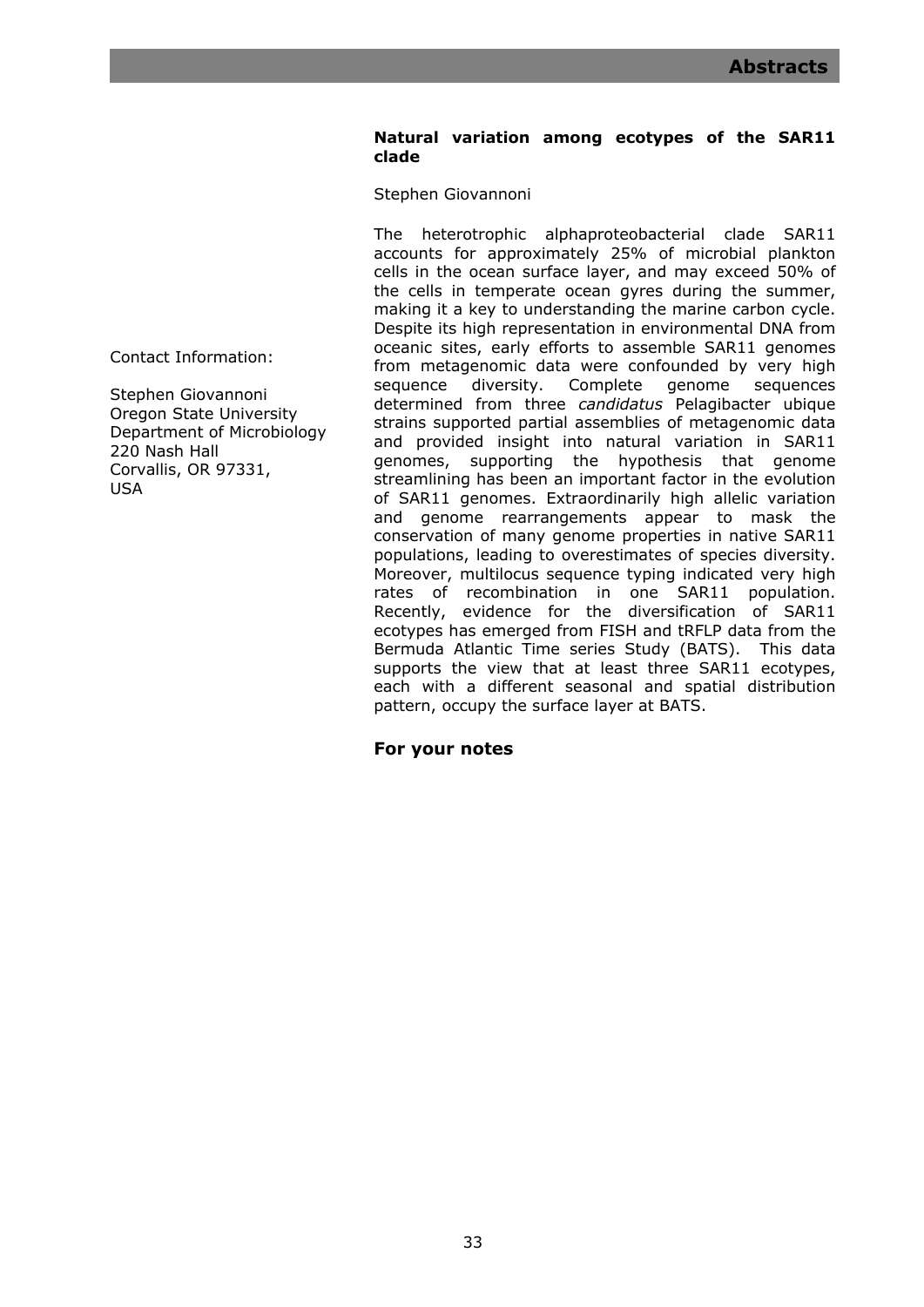# **Temporal and spatial patterns of microbial diversity at deep-sea vents**

Anna-Louise Reysenbach

At mid-ocean ridges and back-arc basins, deep-sea hydrothermal vents are recognized as important biogeochemical environments. The actively-forming vent deposits, which span temperatures from  $\sim$  2°C to >400°C, provide microhabitats for a diversity of Bacteria and Archaea. These microbes are supported by geochemical fluxes from Earth's interior and the chemical disequilibria that result when chemically reduced fluids vent at the seafloor and mix with oxic seawater. While numerous studies have looked for evidence of microorganisms within vent deposits, little focus has been on whether there are any patterns emerging from these diversity assessments. We have used a combination of thermocouple array deployments and direct sampling of multiple sulfides over multiple years to evaluate whether (i) diversity differs between newly formed material versus more mature deposits, (ii) community structure differs between different deposit types and between different vents sites In the same basin and between ridges, (iii) whether the community structure changes over long periods. Given the ease of sequencing 16S rRNA genes and the use of high throughput techniques such as DGGE, in many cases we can now obtain sample sizes that are statistically relevant. Our data are showing that changes in community succession occur as deposits mature, with newly formed deposits dominated by archaeal chemolithotrophs, but not always the same metabolic group. There are statistically significant differences in the community structure between different deposit types (flange versus chimney) and between different deep-sea vent sites in the same backarc basin (Eastern Lau Spreading Center). Significant changes in the community structure were observed in sulfides collected from the East Pacific Rise 9ºN vents from 2000 to 2007. In some cases these different spatial and temporal changes may be a result of mineralogical changes, geochemical differences or microbial activity.

# **For your notes**

Contact Information:

Anna-Louise Reysenbach Portland State University Department of Biology P.O. Box 751 Portland, Oregon 97207, USA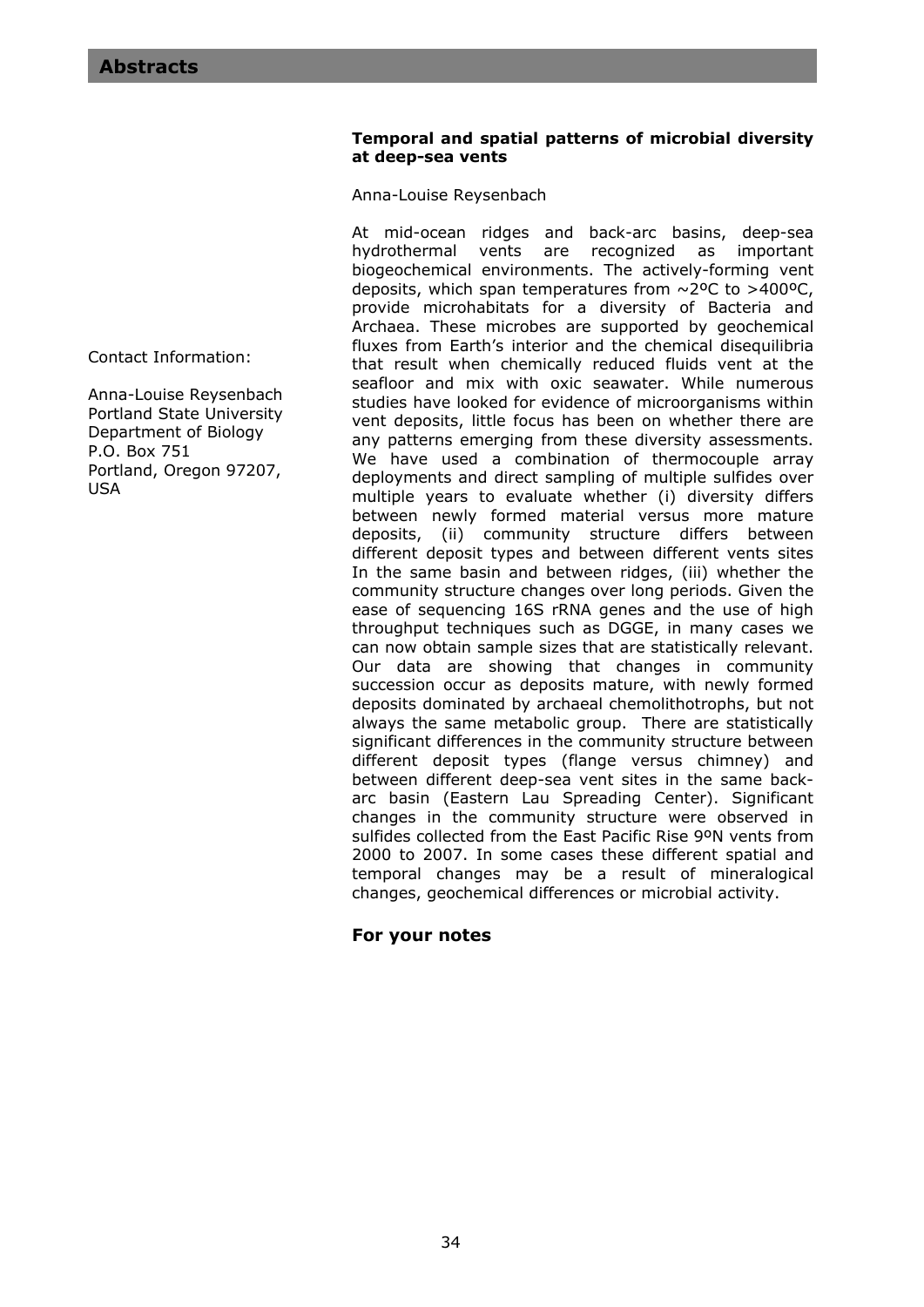# **Prokaryotic community structure and activity in the North Atlantic deep-waters**

Gerhard J. Herndl

Meso- and bathypelagic prokaryotic communities are apparently highly stratified as revealed by several molecular and genomic approaches. Using fluorescence in situ hybridization (FISH) and specific oligonucleotide probes, a major survey of the North Atantic deep waters revealed that there are specific latitudinal gradients in the abundance of Marine Group I Crenarchaeota from 65°N to 5°S. With the decrease in relative abundance of Marine Group I Crenarchaeota towards the equator, members of the SAR202 become increasingly abundant, comprising up to 40% of the bacterial community. Chemoautotrophic Marine Group I Crenarchaeota are more abundant in mesopelagic waters than in bathypelagic waters. In these bathypelagic waters, Crenarchaeota are utilizing unusual compounds such as D-amino acids as revealed by single cell analysis using microautoradiography in combination with CARD-FISH. Thus, overall, there are substantial differences discernable in the prokaryotic community composition and activity along a latitudinal as well as on a vertical gradient in the North Atlantic deep waters. These dynamics in the prokaryotic community in the deep waters indicate that there is more heterogeneity in these deep waters than hitherto assumed. The possible reasons of this heterogeneity will be discussed in the light of recent findings based on advances in metagenomic analyses of deep-water prokaryotes to make the point that the deepwater prokaryotes might be more depending on particulate matter than previously thought.

**For your notes** 

Contact Information:

Gerhard J. Herndl Royal Netherlands Institute for Sea Research (NIOZ) P.O. Box 59, 1790 AB Den Burg The Netherlands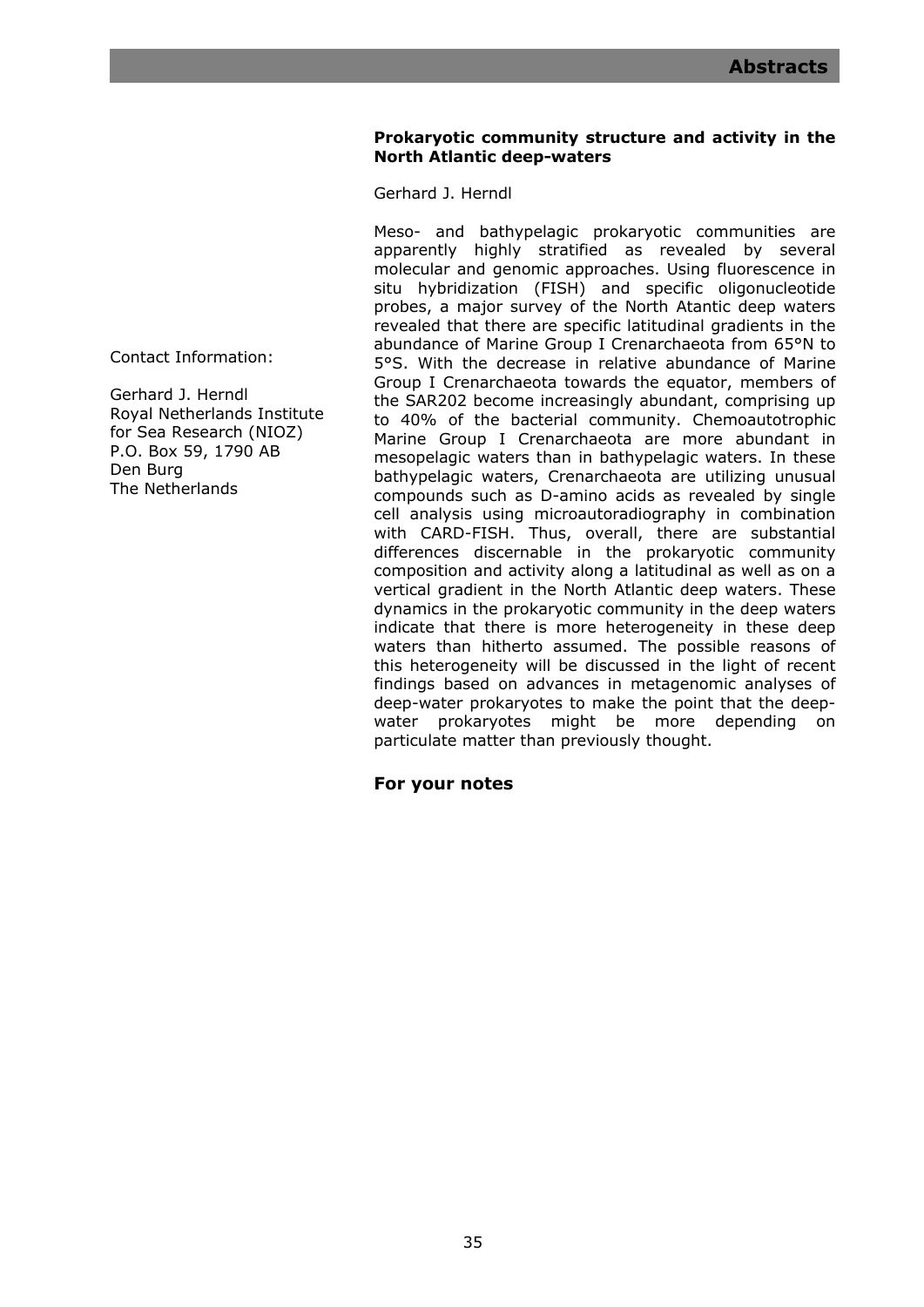### **rRNA as the anchor point for investigating the ecophysiology of aquatic bacteria at the single cell level**

Jakob Pernthaler

rRNA-based techniques such as fluorescence in situ hybridization (FISH) allow a distinction and quantification of microbial genotypic populations in field samples. These populations possess distinct phenotypic properties that are related to their functional role in the habitat and that moreover reflect their current growth state. One strategy of addressing specific microbial activities at close to *in situ* conditions is the combination of microscopic identification with the assessment of cell growth or substrate uptake during pulse-labeling experiments. Gradients of substrate concentrations or a combination of various substrates (as proxies for different aspects of cell metabolism) can moreover provide a better understanding of the ecophysiological properties of culturable or uncultured bacteria alike at relevant environmental conditions.

**For your notes** 

Contact Information:

Jakob Pernthaler Limnological Station, Institute of Plant Biology University of Zurich Seestr. 187, CH-8802 Kilchberg, **Switzerland**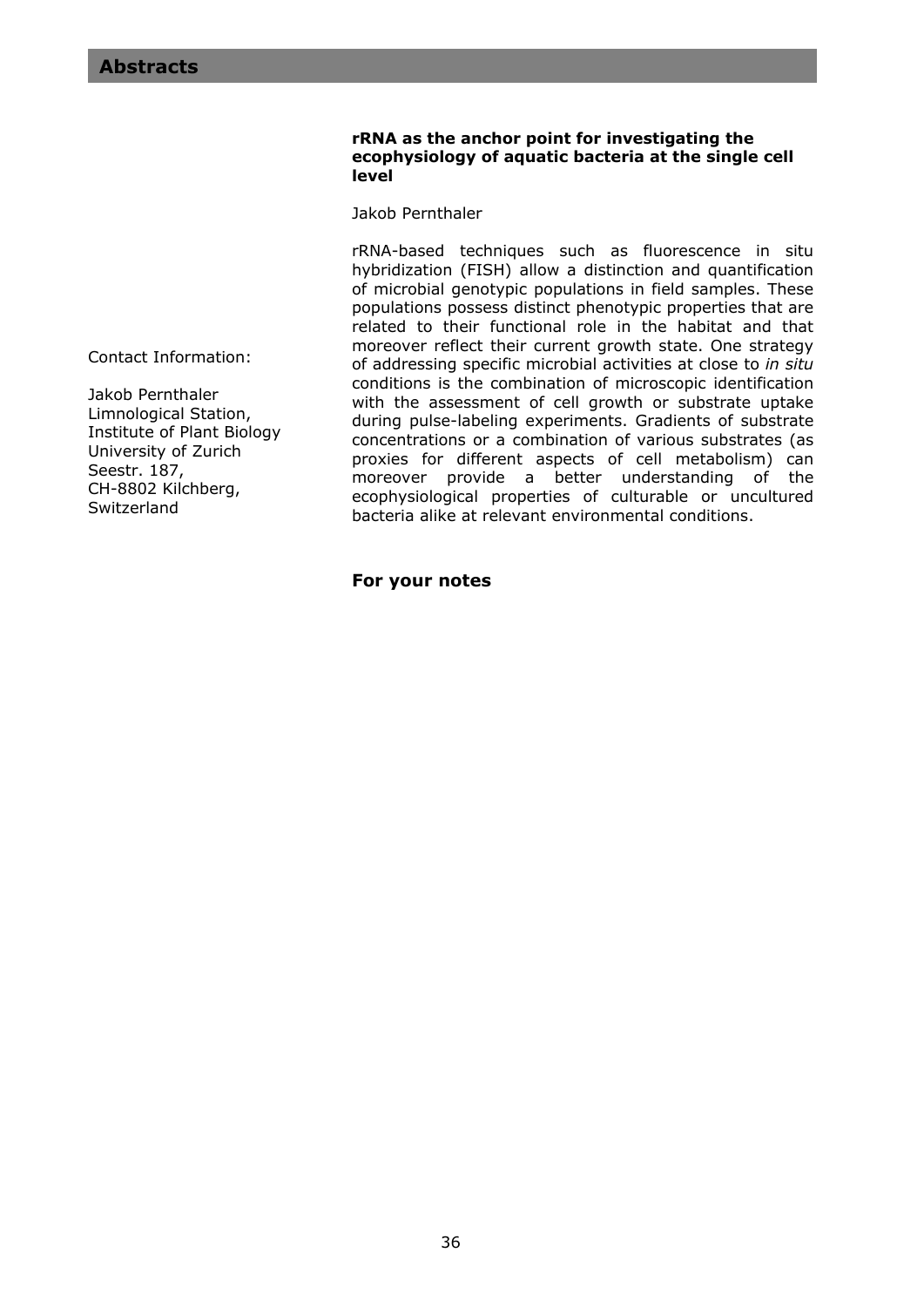# **Participants**

| <b>Name</b>   |                      | Organization                                  | <b>Country</b>       |
|---------------|----------------------|-----------------------------------------------|----------------------|
| Aguiar        | Paula                | University of the Azores                      | Portugal             |
| Amalfitano    | Stefano              | Water Research Institute IRSA-CNR             | Italy                |
| Athar         | Rana                 | Florida A and M University                    | <b>USA</b>           |
| <b>Bader</b>  | <b>Kai Christian</b> | <b>TU München</b>                             | Germany              |
| Beardsley     | Christine            | Carl-von-Ossietzky Universität Oldenburg      | Germany              |
| Berger        | <b>Bernard</b>       | Nestlé Research Center                        | Switzerland          |
| Bhattacharya  | Amit                 | Institute of microbial technology             | India                |
| <b>Bhide</b>  | Amey                 | University of Bremen                          | Germany              |
| Bojang        | Lamin                | <b>Melford Specialist Hospital</b>            | The Gambia           |
| <b>Brek</b>   | Grazyna              | University of Helsinki                        | Finland              |
| Calusinska    | Magdalena            | Institute of Chemistry                        | Belgium              |
| Casamayor     | Emilio               | Spanish Council for Research (CSIC)           | Spain                |
| Chaffron      | Samuel               | Institute of molecular biology                | Switzerland          |
| Chinnamani    | Prasanna             | Annamalai University                          | India                |
| Chmolowska    | Dominika             | Institute of Environmental Sciences           | Poland               |
| Chrost        | Ryszard              | University of Warsaw                          | Poland               |
| Corno         | Gianluca             | CNR-Institute of ecosystem study              | Italy                |
| Cousin        | Sylvie               | German Culture Collection (DSMZ)              | Germany              |
| Curtis        | Thomas               | Newcastle University                          | United Kingdom       |
| <b>Derek</b>  | Persoh               | Universität Bayreuth                          | Germany              |
| Dethlefsen    | Les                  | <b>Stanford University</b>                    | <b>USA</b>           |
| Dyall-Smith   | <b>Mike</b>          | University of Melbourne                       | <b>Australia</b>     |
| Correa        | Edward               | Magma Medical Research Clinic                 | The Gambia           |
| El khassawna  | <b>Thagif</b>        | <b>University Hannover</b>                    | Germany              |
| Prestel       | Eric                 | Université Paris-Sud                          | France               |
| Frickenhaus   | Stephan              | <b>AWI Bremerhaven</b>                        | Germany              |
| Friedrich     | Michael              | MPI for Terrestrial Microbiology              | Germany              |
| Gasol         | Josep M              | Institut de Ciències del Mar-CSIC             | Spain                |
| Geissinger    | Oliver               | MPI für terr. Mikrobiologie                   | Germany              |
| <b>Gkelis</b> | Spyros               | Aristotle University of Thessaloniki          | Greece               |
| Glaeser       | Jens                 | Justus-Liebig-Universität                     | Germany              |
| Gough         | Heidi                | University of Washington                      | <b>USA</b>           |
| Grimshaw      | Sally                | Unilever Research & Development               | United Kingdom       |
| Grote         | Jana                 | Leibniz Institute for Baltic Sea Research     | Germany              |
| Huse          | Susan                | Marine Biological Laboratory                  | <b>USA</b>           |
| <b>Huss</b>   | Volker               | <b>University Erlangen</b>                    | Germany              |
| Issa          | Jacqueline           | University Göttingen                          | Germany              |
| Jurgens       | German               | University of Helsinki                        | Finland              |
| Jürgens       | Klaus                | Leibniz Institute for Baltic Sea Research     | Germany              |
| Kleinsteuber  | Sabine               | Helmholtz Centre for Environmental Research   | Germany              |
| Knief         | Claudia              | ETH Zürich                                    | Switzerland          |
| Kraft         | Christine            | <b>FAU Erlangen</b>                           | Germany              |
| Kumar         | Anil                 | Institute of Genomics and Integrative Biology | India                |
| Kuramae       | Eiko                 | Netherlands Institute of Ecology -            | The Netherlands      |
| Lamendella    | Regina               | University of Cincinnati                      | <b>USA</b>           |
| Larsson       | Simona               | RTU (Riga Technical University)               | Latvia               |
| Lee           | Natuschka            | <b>Technical University of Munich</b>         | Germany              |
| Medlin        | Linda                | <b>Alfred Wegener Institute</b>               | Germany              |
| Moore         | Edward               | Göteborg University                           | Sweden               |
| Moorthi       | Stefanie             | <b>University of Cologne</b>                  | Germany              |
| Mußmann       | Marc                 | University of Vienna                          | Austria              |
| Nino          | Juan-Pablo           | Universidad de Antioquia                      | Colombia             |
| Nüsslein      | Klaus                | University of Massachusetts                   | <b>United States</b> |
| Oguntoyinbo   | Folarin              | University of Lagos                           | Nigeria              |
| Øvreås        | Lise                 | University of Bergen                          | Norway               |
| Pachiadaki    | Maria                | <b>HCMR</b>                                   | Greece               |
| Penna         | Antonella            | University of Urbino                          | Italy                |
| Plasencia     | Anna                 | <b>University of Girona</b>                   | Spain                |
| Raman         | Bansal               | Kansas State University                       | <b>USA</b>           |
| Raub          | Sonja                | Uni Konstanz                                  | Germany              |
| Rehman        | Ateequr              | <b>IKMB</b>                                   | Germany              |